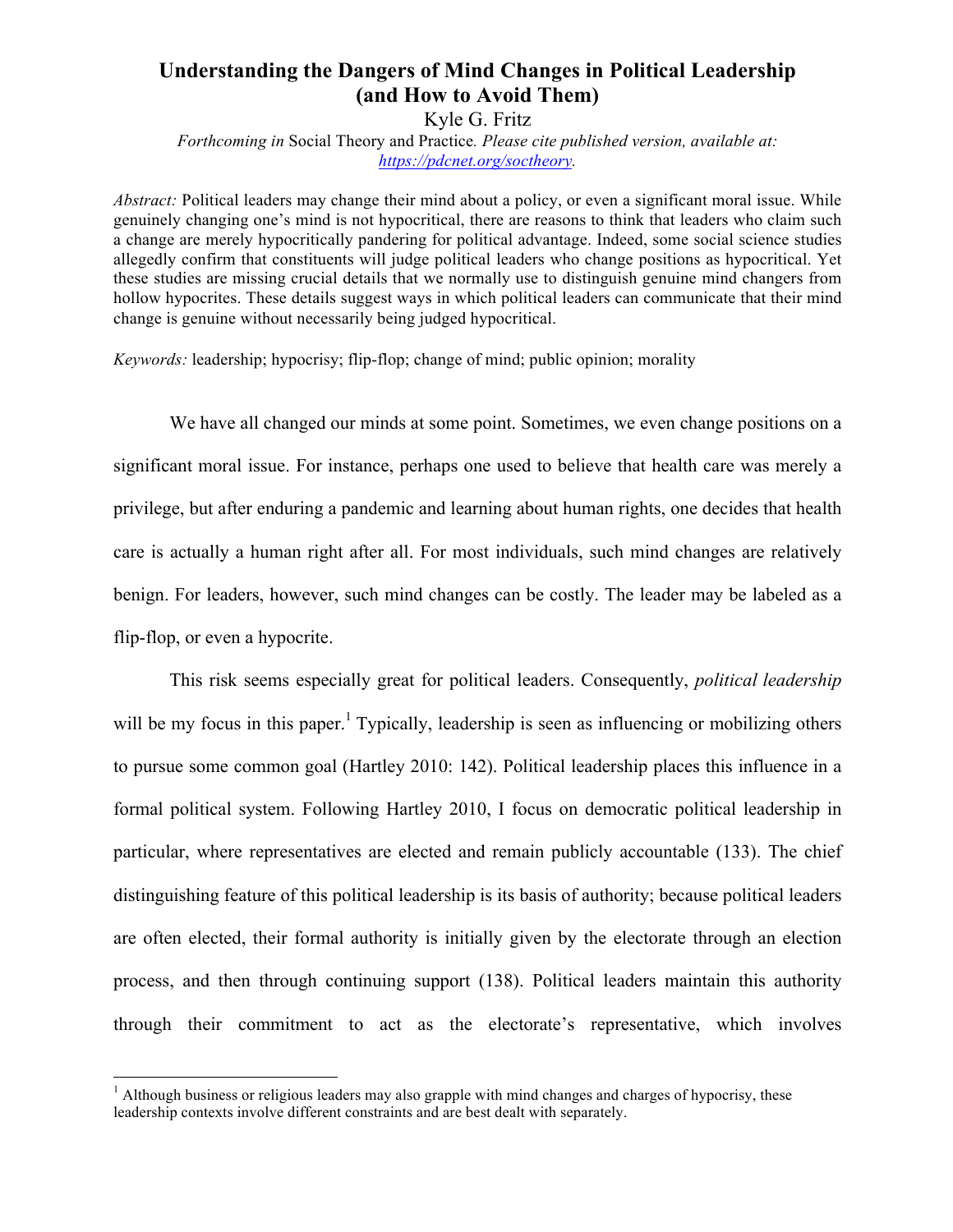"represent[ing] the interests not only of all those in their constituency…but also [accounting for] public interests for society as a whole" (139).

Because representative political leaders gain their authority through election, they require continual support from their constituents. As Hartley notes, however, support from these stakeholders may be withdrawn at any time. This puts significant pressure on political leaders to maintain "a critical mass of political support" from their constituents (142).

The need for continued support leads to a potential concern for those political leaders who change their minds on significant issues. We have seen political leaders labeled "flip-flops" for changing positions.<sup>2</sup> For instance, presidential hopeful John Kerry was widely criticized in this way, most notably because he voted for a military appropriations bill only to vote against it later (Hummell 2010: 1020). More concerning than the label of flip-flop, however, is the related one of *hypocrite*. As Dennis Thompson writes, "No criticism of politicians in liberal democracies is more common than the charge of hypocrisy" (1996: 173). Some have argued that leaders who change their minds about moral issues are seen by constituents as hypocritical and less worthy of support (Kreps, Laurin, and Merritt 2017).

This is especially concerning for political leaders who *genuinely have* changed their mind on an issue. A genuine change of mind is not hypocritical, but political leaders who do change their minds might believe they cannot disclose such mind changes without losing support—or even their leadership position. In fact, fearing backlash and the charge of hypocrisy, political leaders may purposely *pretend* to hold an earlier position publicly while privately believing and behaving according to their new position. In other words, judging political leaders who change their mind as hypocritical may cause them to *become* hypocritical.

<sup>&</sup>lt;sup>2</sup> Robison 2017 notes that "'flip-flops' in popular parlance often refer to cases where elites switch back and forth on an issue multiple times" (620, n. 2). Like Robison (and others in the literature), however, I use the term loosely to refer to only a single switch.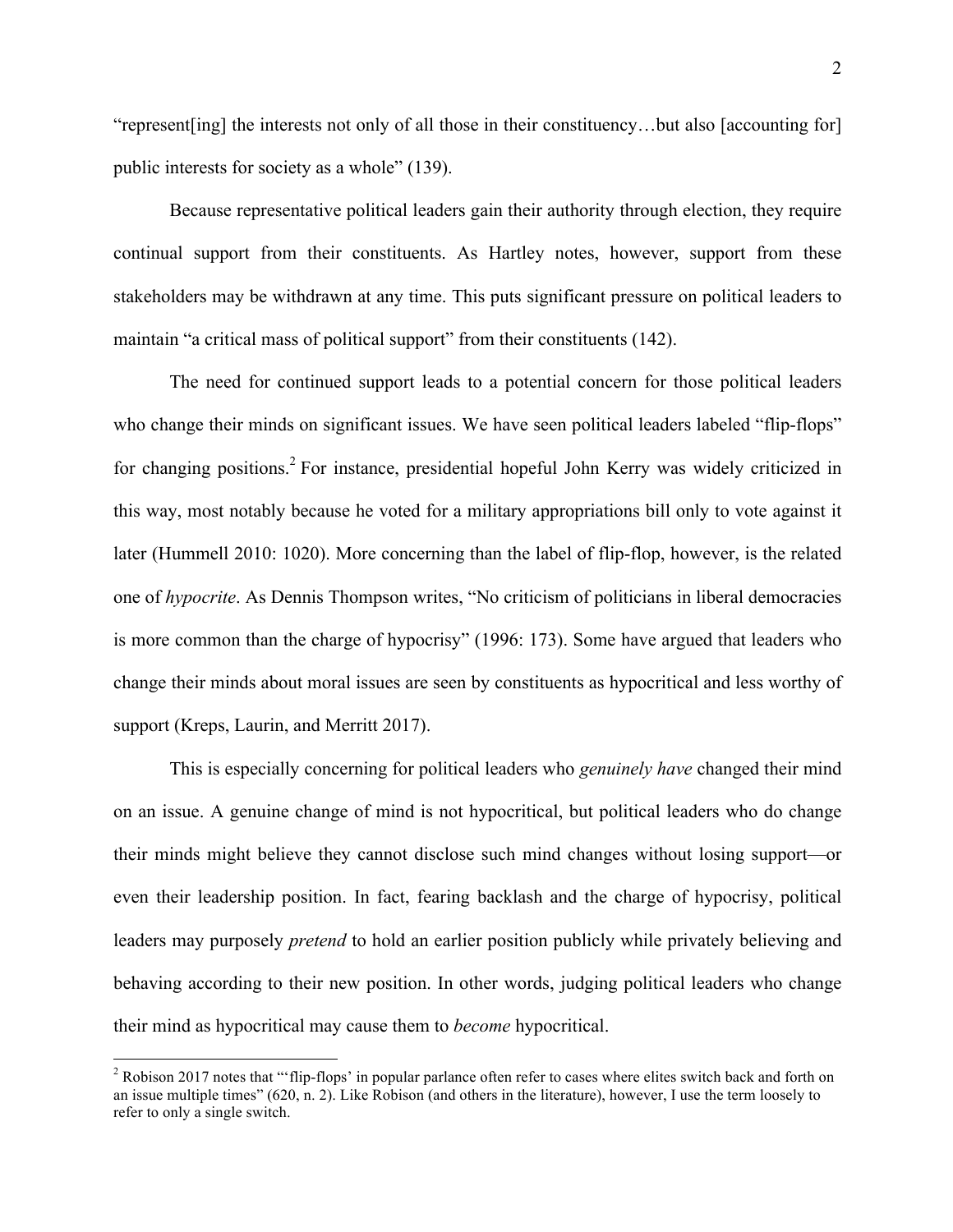For the political leader navigating these issues, it is important to understand whether being labeled a hypocrite for changing one's mind is a significant problem. Even if political leaders do not genuinely change their minds about major moral issues often, it can happen. The issues political leaders face are often ethical ones, concerning justice and fairness (e.g., how ought resources be distributed?), autonomy and rights (e.g., how intrusive ought the government be in personal lives?), and harm.<sup>3</sup> While leaders will initially have their own opinions about various moral issues, they will also be exposed to far more dissenting views and counterarguments in their leadership than a typical constituent in their echo chamber. Given their role in society and the underpinnings of the foundations of political leadership, it is important to understand how serious the threat of hypocrisy is for political leaders who change their minds however rare such changes may be.

To answer this question, I lay out some theoretical groundwork in order to evaluate extant studies regarding the problem of mind changes in political leadership. In section 1, I explain the difference between hypocrisy and changing one's mind. Despite this conceptual difference, however, there are some common-sense reasons to be skeptical of political leaders who purportedly change their minds, which I detail in section 2. In fact, several studies have been used to support the claim that the public will still perceive such leaders as hypocritical. I detail these studies in section 3. In section 4, I argue that these studies are often missing key information that we use in our everyday lives to distinguish between genuine mind changers and hypocrites, so we should not yet conclude that these studies show that leaders who change their minds will always (or at least often) be seen as hypocritical. Drawing on this information, in section 5, I explain how leaders can better communicate to the public that their change of mind is genuine. The lesson for political leaders is that they should not yet be afraid to change their

<sup>&</sup>lt;sup>3</sup> Even leaders in business, religion, etc. will likely face these questions on a smaller scale.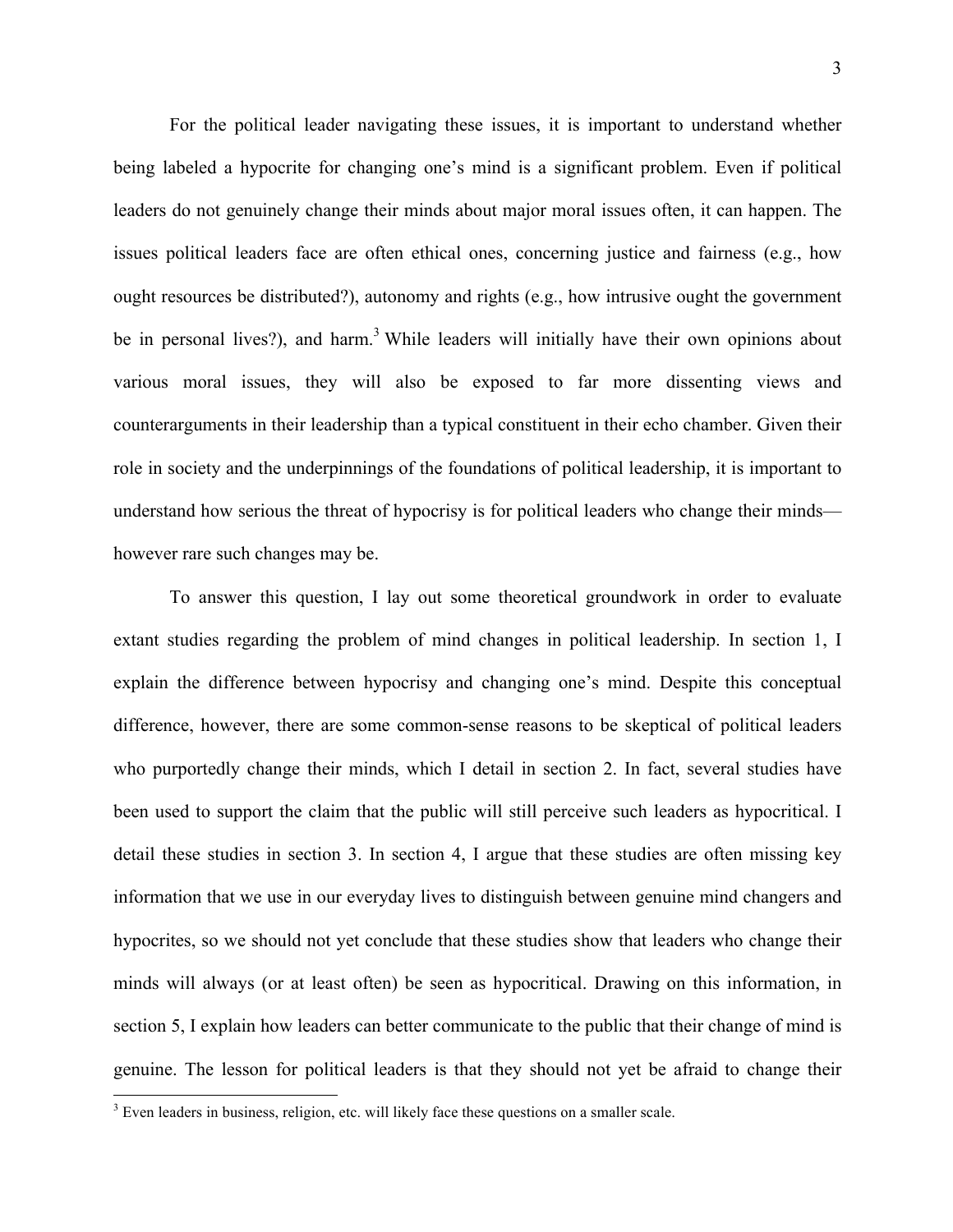minds on significant moral issues, provided they can communicate to their constituents that such changes are genuine.

#### **1. The Difference Between Hypocrisy and Changing One's Mind**

Hypocrisy has been discussed across many disciplines—especially political science, psychology, and philosophy. Yet such broad discussion of hypocrisy has led to a variety of understandings of the term. Bhatti, Hansen, and Olsen suggest that psychologists understand moral hypocrisy as imposing stricter standards on others than oneself, while in political science literature, hypocrisy is a contradiction between one's personal conduct and one's represented policies (2013: 411). This may be something of an oversimplification, but researchers in these fields have clearly focused on *inconsistency* in behavior. Some writers claim hypocrisy is not practicing what one preaches (Stone and Fernandez 2008). Others hold that it is saying one thing but doing another (Barden, Rucker, and Petty 2005; Powell and Smith 2013; McDermott, Schwartz, and Vallejo 2015). Still others say that it is publicly upholding a norm but violating that norm privately (Furia 2009; Lammers, Stapel, and Galinsky 2010) or holding higher moral standards for others than one does for oneself (Valdesolo and DeSteno 2008; Lammers 2012; Polman and Ruttan 2012). On an inclusive understanding, hypocrisy might be any of these items (Effron and Miller 2015).

While these understandings of hypocrisy may suffice in certain contexts, they fall short of adequately capturing the concept because they only concern pronouncements or behaviors. Philosophers have understood hypocrisy to depend, in part, on one's actual beliefs, intentions, or commitments, not merely one's external, observable behavior. Two individuals may behave exactly the same, yet one's behavior corresponds with her genuine beliefs while the other's does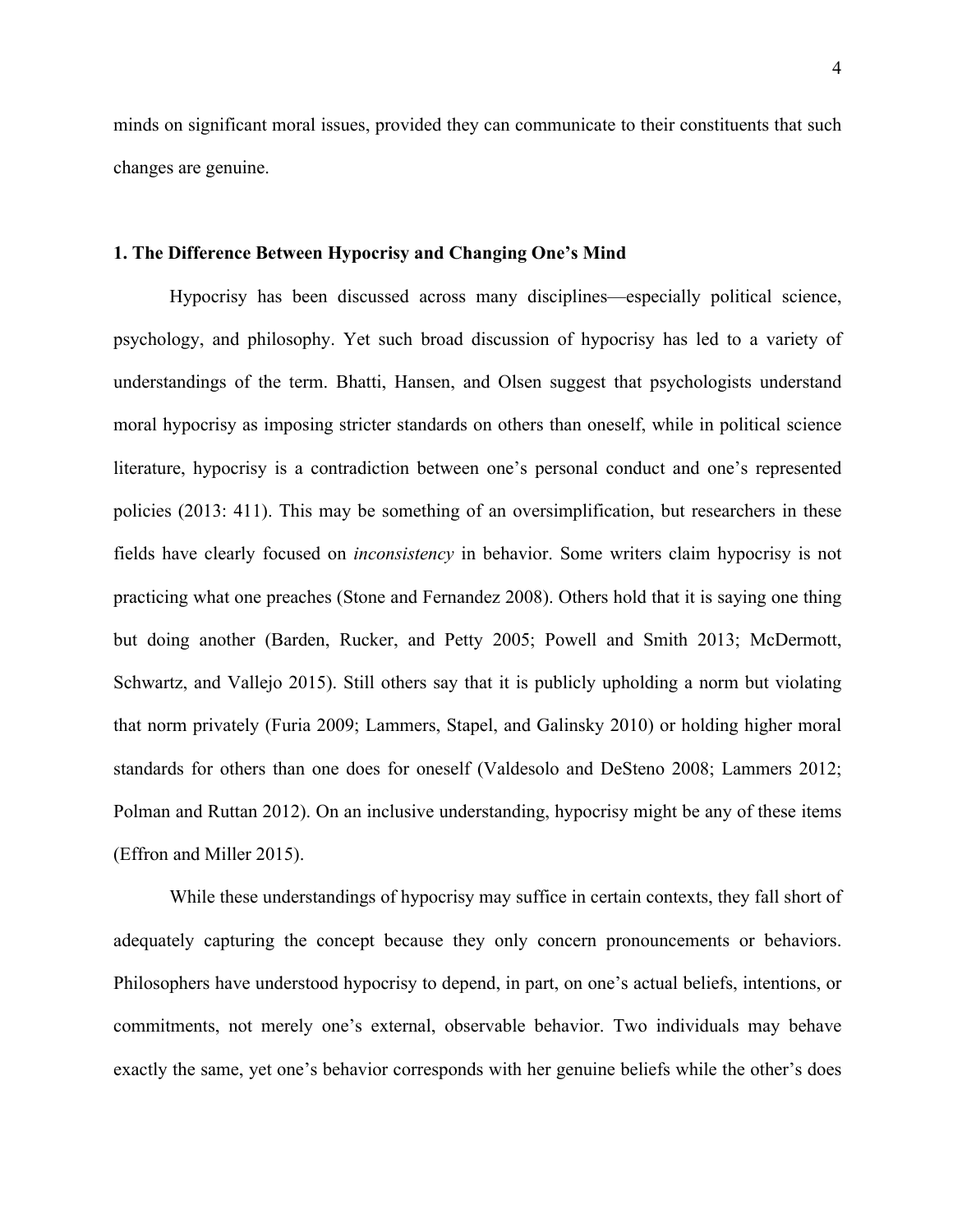not. Without an appeal to these internal mental states, we could not distinguish one of these individuals as hypocritical.

To illustrate, let's consider some examples. In Miguel de Unamuno's classic novella, *San Manuel Bueno, Martír*, Don Manuel is a priest who serves a village faithfully.<sup>4</sup> He inspires the villagers with his words and cares for them with his actions, and the villagers admire him deeply. Yet Don Manuel has lost his faith. Nevertheless, understanding how important faith is to his parishioners, Don Manuel continues to act as a priest would act. Don Manuel seems noble, even if disingenuous, and it's unclear whether we should call him hypocritical.

Compare Don Manuel with a different priest who has lost his faith. Like Don Manuel, this priest continues to act just the same toward his congregation, but unlike Don Manuel, it is not out of compassion, but self-preservation or complacency. This "false" priest, I suspect, we would clearly count as hypocritical. But notice that if we can only appeal to external behavior in judging hypocrisy, a sincere priest, the conflicted Don Manuel, and the false priest may all behave exactly the same, with their actions matching their pronouncements. The only way we can distinguish them as hypocritical or not is by appealing to their true beliefs and motivations.

Of course, social scientists might respond that their focus on behavior is justified, because they must study what can be observed. As Peter Furia, a political scientist, writes, "It is notoriously difficult to judge the inner motives of even our closest acquaintances, much less those of leaders of large-scale contemporary polities whom we rarely literally 'know'" (2009: 116). All we can do is infer one's actual beliefs given one's behavior. If Don Manuel no longer genuinely believes in God, we would expect him to act differently in private than he used to. He may no longer pray alone, for instance. This is fair enough. But we observe someone in private because we need to know what they *actually believe*, and this is enough to illustrate my point.

 <sup>4</sup> Thanks to Juan Ramon Riojas for pointing me to this literary example.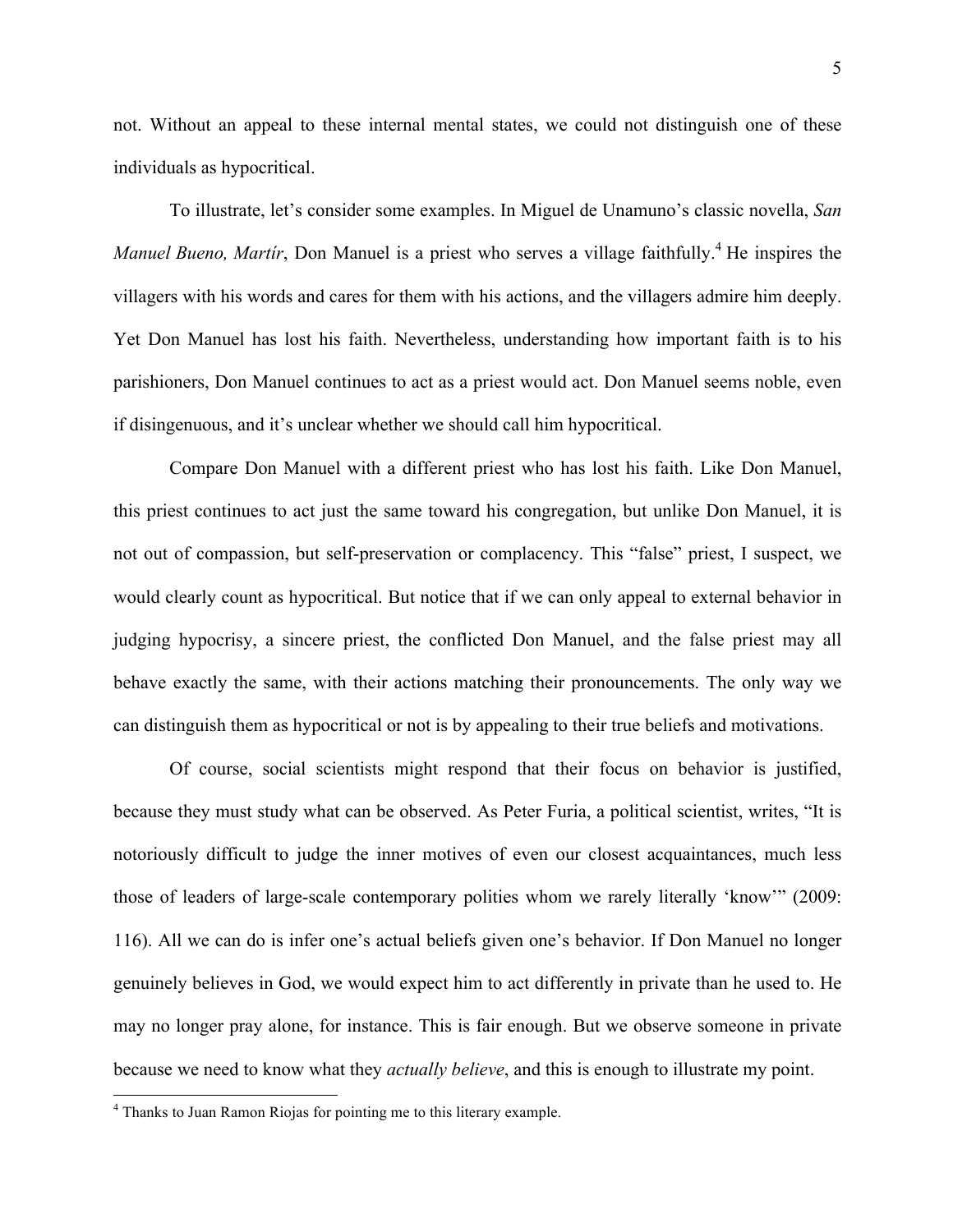Many philosophers have already recognized that hypocrisy is partly an internal matter, since it depends upon one's beliefs, attitudes, motivations, or values (Turner 1990: 266, Szabados and Soifer 1999, Isserow and Klein 2017: 191–192, Fritz and Miller 2018). That's not to say that behavior isn't important, but rather that we need to appeal to both behavior and beliefs or judgments in understanding hypocrisy. Whatever their differences, philosophers and social scientists both have highlighted the importance of inconsistency for hypocrisy. Philosophers simply expand this inconsistency to include not only behaviors, but judgments as well.

Inconsistency is not enough for hypocrisy, however (Szabados and Soifer 2004, Fritz and Miller 2018: 120ff, Rossi 2020). It may be inconsistent for me to say that I'm not hungry as I eat some chips, but it would be strange to call me hypocritical for such inconsistency. Some philosophers add to this inconsistency the idea of a *double standard*. Paul Bloomfield defines hypocrisy in this way:

Hypocrisy is when, with regard to circumstances of type  $\Phi$ , an agent attempts to wrongly take an advantage by judging and/or acting in accord with one standard privately, or in one range of situations in which Φ arises, while judging and/or acting in accord with a different standard publicly, or in a distinct range of Φ situations. (Bloomfield 2018: 70)

The double standard Bloomfield describes is the kind of inconsistency that is a hallmark of hypocrisy. Alternatively, Benjamin Rossi suggests the inconsistency in hypocrisy must express an individual's purported values, while also manifesting some vice, such as pretentiousness, selfrighteousness, complacency, partiality, etc. (2020: 73). Either account can help explain why not everyone who behaves inconsistently or holds inconsistent judgments is hypocritical; there is no viciousness in eating chips when I am not hungry, nor am I trying to gain an unfair advantage.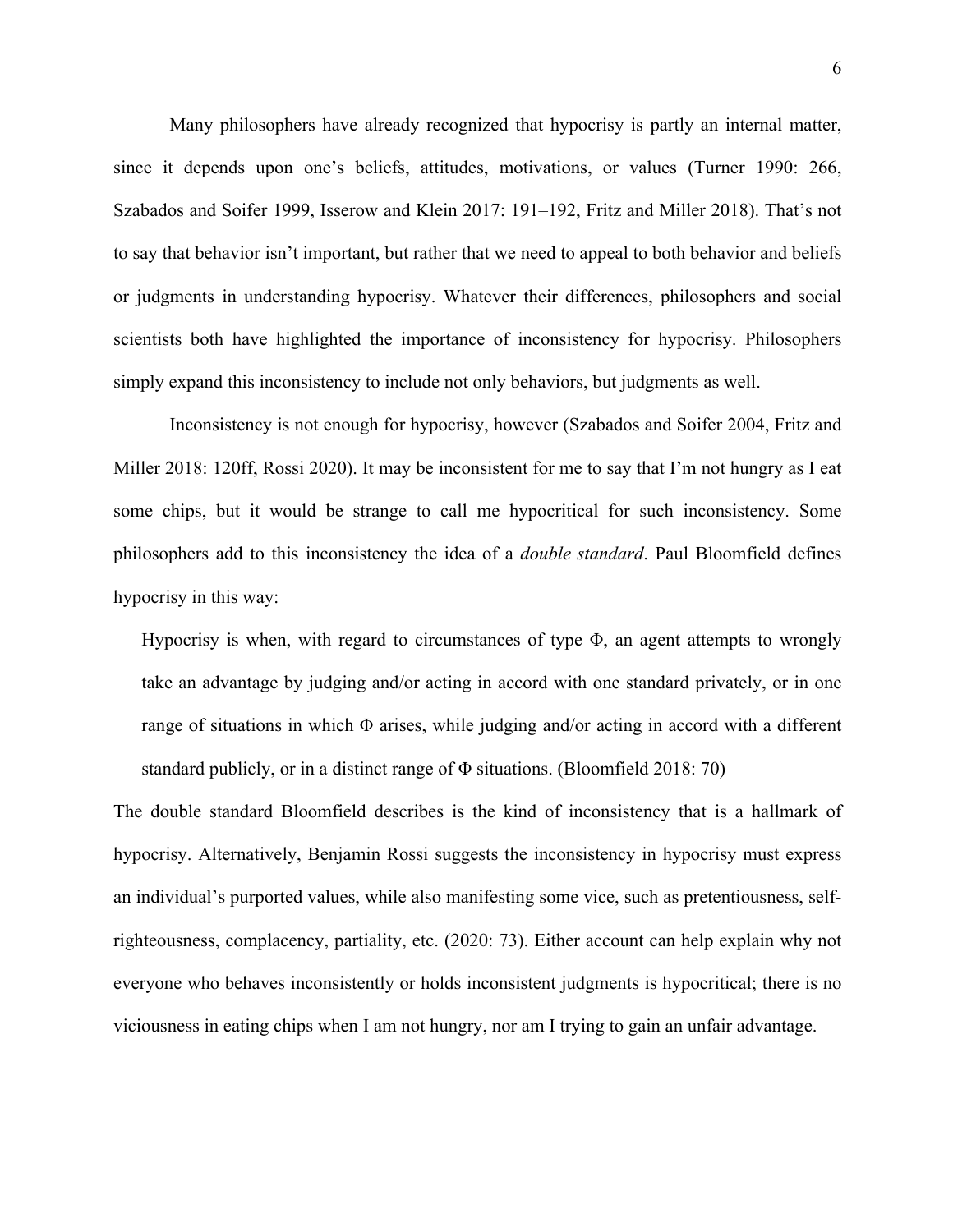Of course, one may resist some portions of Bloomfield's or Rossi's accounts of hypocrisy. Little hangs on the finer details for my purposes; the key lessons are that (1) hypocrisy is in part an internal matter, involving not only behavior but judgments or other mental states, and (2) hypocrisy involves more than mere inconsistency between these behaviors and judgments. Whether what we add to the inconsistency is gaining an unfair advantage through some double standard, or vicious, value-expressing inconsistency, or some other appeal to unfairness or vice is not something we must settle here.

Once we appreciate these two key lessons, it becomes quite clear that a genuine change of mind is not hypocritical. Many have recognized this point already. David Runciman writes, "Though hypocrisy will involve some element of inconsistency, it is not true that inconsistency is itself evidence of hypocrisy. People often do, and often should, change their minds about how to act, or vary their principles depending on the situation they find themselves in" (2008: 9). We must distinguish between inconsistency for the sake of personal gain or vice, and inconsistency due to updated information. While the former may be hypocritical, the latter is *progress*.

This point is perhaps clearest with respect to everyday, practical reasons. Suppose that while my partner prepares dinner, I announce that I will take out the compost and then the recycling. When my partner tells me there will be quite a few food scraps in five minutes, however, I take out the recycling first so that I can take out all the compost at once afterward. I have changed my mind about what to do, but I am not acting hypocritically.

This point also applies to moral beliefs, which may change in light of other moral reasons or new facts. A white supremacist may believe that white people are superior to others. Yet over time, his personal experiences with people of color show him that he is mistaken. He comes to believe that all people have equal moral worth, and he consequently abandons his beliefs in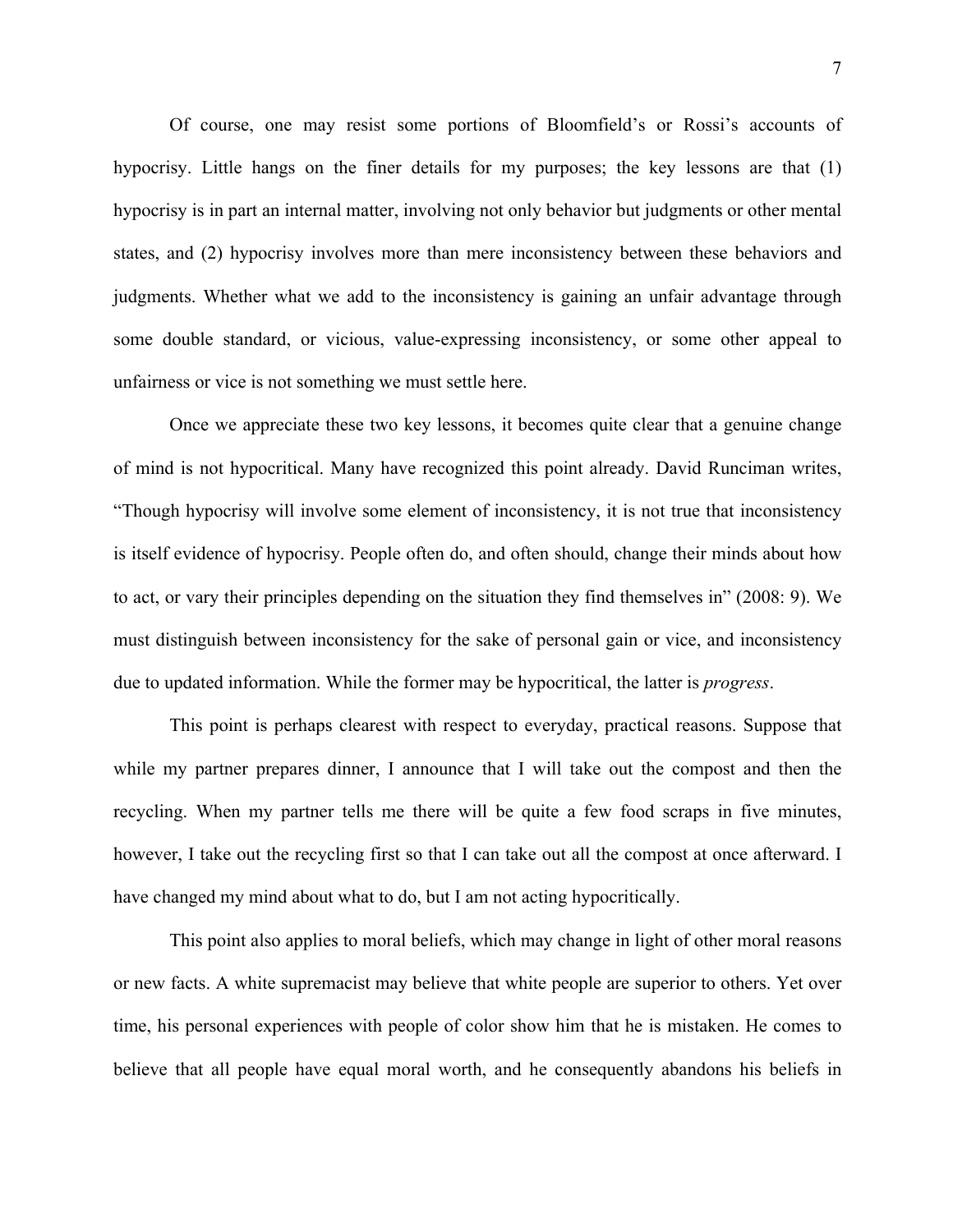white supremacy. Far from being problematic, this is moral progress. One may also change moral beliefs in light of moral arguments. Suppose that Maya believes that eating factory-farmed meat is perfectly acceptable, because animals are not worthy of moral consideration. Yet after taking an ethics course and learning about animal suffering in factory farms, she sees new moral reasons not to eat factory-farmed meat and becomes a vegan. With the right experiences and reasons, it is entirely appropriate for moral beliefs to change.

As I have described them, both Maya and the former white supremacist have genuinely changed their beliefs, demonstrating the importance of internal states for understanding hypocrisy. Yet despite their inconsistency, neither is guilty of some double standard, or some vicious pretense or self-righteousness. This is why they are not hypocritical. Such cases illustrate that changing one's mind and hypocrisy are distinct.

#### **2. Political Pressures and the Perception of Hypocrisy**

Even though changing one's mind is not hypocritical, there are various reasons why someone might *believe* that a purported change of mind is hypocritical—especially in political leadership. To understand why, it will help to first distinguish between a few types of hypocrites before examining the pressures of political leadership.

### *2.1 Varieties of Hypocrites*

Richard Nixon infamously said, "When the president does it … that means that it is not illegal" (Nixon 1977). This is the sentiment of what Macalester Bell calls the *exception-seeking hypocrite*. Exception-seeking hypocrites genuinely care about the violation of certain norms, but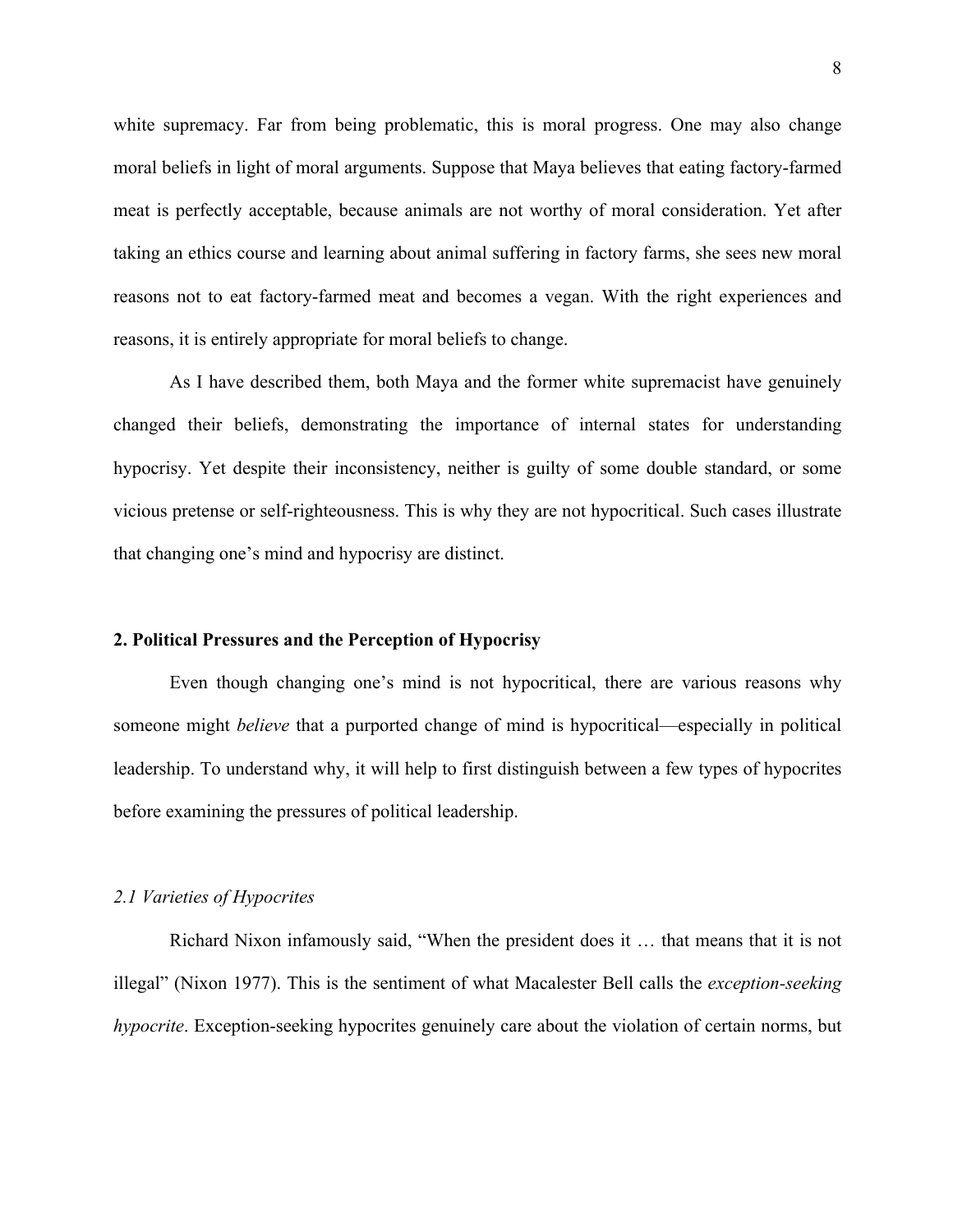they believe it is morally justified for *them* to violate those norms. When others violate such norms, however, it is not justified (Bell 2013: 276).

In contrast, some hypocrites only *pretend* to care about certain norm violations. Genuine blame, however, involves at least some measure of concern for the norm violated. Those who do not think some norm violation is really wrong will not judge those who violate that norm as blameworthy, nor will they feel corresponding anger as a result. So, such hypocrites merely pretend to blame others for violating such norms, perhaps to make themselves appear more righteous. Bell calls such individuals *clear-eyed hypocrites* (2013: 275). These hypocrites clearly have an inconsistency between their beliefs and their actions, but given their lack of genuine care about the moral norms in question, the inconsistency manifests some kind of vice such as pretentiousness. The classic example of such a hypocrite is Molière's Tartuffe, who pretends to care about religious norms merely to appear pious.

A more recent example of clear-eyed hypocrisy in political leadership might be found in Senators Ted Cruz and Josh Hawley. After Joe Biden won the 2020 presidential election, Cruz and Hawley publicly repeated doubts about the legitimacy of the results. Yet their skepticism was likely feigned; all of the court cases brought forth by the Trump campaign were dismissed for lack of evidence (Reuters 2021), and Cruz and Hawley are intelligent politicians. Pundits have suggested that it is more likely that Cruz and Hawley are vying to be the 2024 Republican presidential candidate, so they must pretend to be outraged at a "stolen" election to appeal to Donald Trump's base (Derysh 2021). If so, Cruz and Hawley would be paradigmatic clear-eyed hypocrites: their outrage is hollow, and there is a problematic inconsistency between their publicly declared attitudes and their privately held beliefs.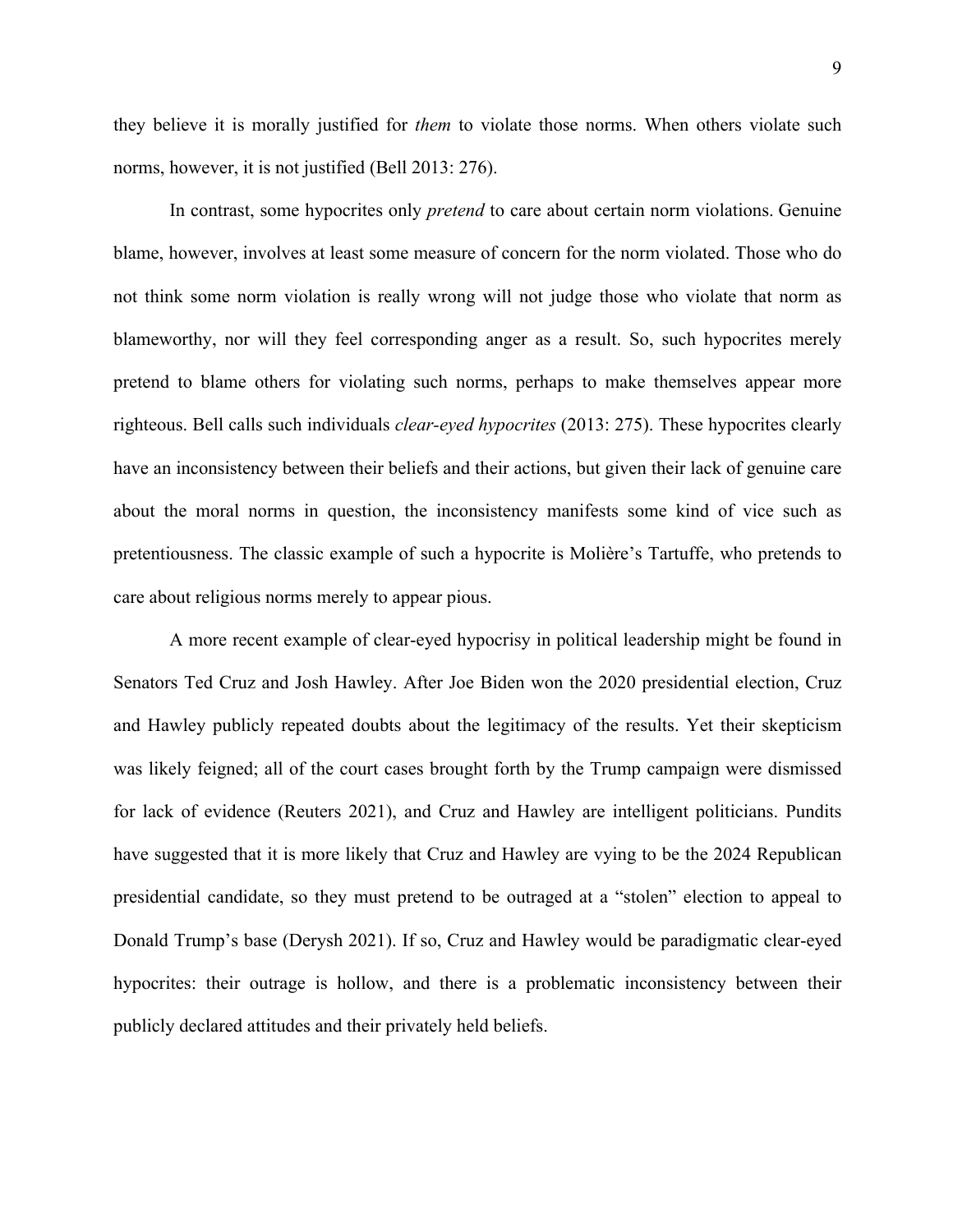The distinction between the exception-seeking hypocrite and the clear-eyed hypocrite lies in whether they genuinely endorse some norm or care about its violation. The former does care about the norm, though she may be mistaken about its scope or application (Price 2010). The latter, however, does not care about the norm. Here again, we see that contrary to Furia 2009, a proper understanding of hypocrisy relies on something internal—one's genuine mental states.

A hypocritical leader may be of either of these types (or indeed, some other type of hypocrite altogether). Many leaders have probably been exception-seeking hypocrites, giving themselves a pass without sufficient moral justification. In fact, Terry Price convincingly argues that many ethical failures of leadership are due to the temptation to see oneself as exceptional (2006). For instance, a leader may reason that although lying is normally wrong, it would not be wrong for *me* to lie, given the high stakes of leadership.<sup>5</sup> The kind of hypocrite most relevant for our discussion here, however, is the clear-eyed hypocrite. This hypocrite seems valueless, willing to publicly endorse whatever position is to their advantage, regardless of their own personal beliefs—the classic flip-flopper.<sup>6</sup>

To review, although genuine changes of mind are not hypocritical, someone might believe a purported change of mind is hypocritical anyway. Constituents who hear that a political leader has changed her mind may wonder whether that leader is merely a clear-eyed hypocrite. To complicate matters, various political pressures on leaders might make the public skeptical that a change of mind is genuine. It is to these pressures we now turn.

<sup>&</sup>lt;sup>5</sup> Notably, such leaders need not be acting viciously when making such exceptions. In fact, they may well be trying to do the right thing (Price 2010).

<sup>&</sup>lt;sup>6</sup> An anonymous referee points out that the exception-seeking hypocrite may also be relevant for discussion. A leader may change her mind by arriving at a belief improperly, and then engage in motivated moral reasoning after the fact to justify the change (see Haidt 2001). I set these cases aside, because I am skeptical that the public often accuses repositioning political leaders of motivated moral reasoning. The studies discussed in section 3 also suggest constituents see leaders as clear-eyed hypocrites rather than self-deceived by motivated reasoning.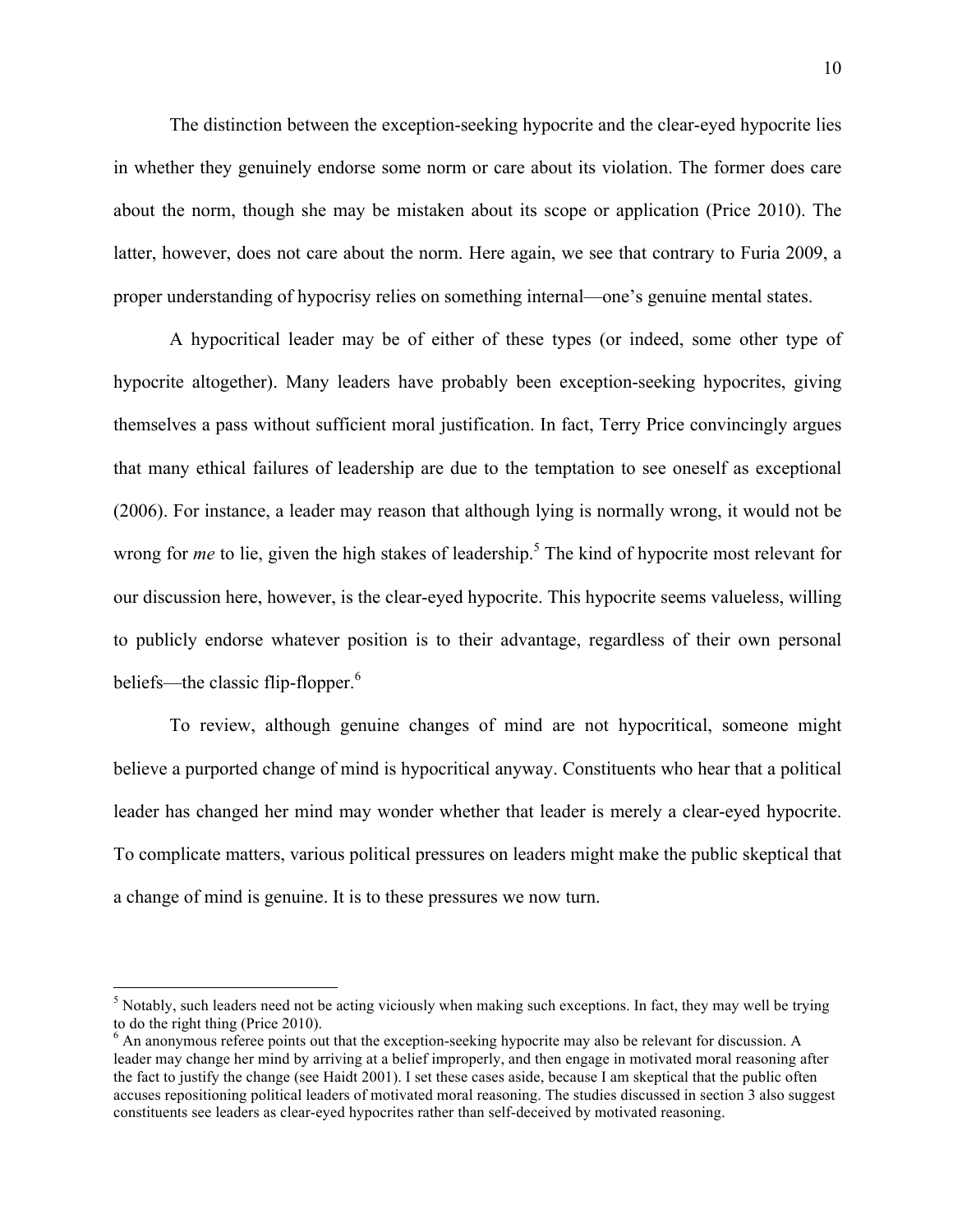#### *2.2 Political Pressures of Leadership*

Hannah Arendt 1972 famously wrote that truth and politics are not on friendly terms. Politicians lie strategically and often (Bucciol and Zarri 2013). Perhaps the lies even approach clear-eyed hypocrisy. As Tavits points out, political parties have reason to adjust their policies in response to public opinion (2007: 152). The same may be true of individual political leaders. Yet such shifts, whether genuine or not, could be seen as opportunism or lack of character (Doherty, Dowling, and Miller 2016: 459). After all, democratic political leaders receive their authority from the electorate, so there is significant motivation to tell them what they want to hear, regardless of one's personal beliefs. As then-presidential candidate Gerald Ford said of his opponent, "He wanders, he wavers, he waffles and he wiggles…. Jimmy Carter will say anything to be president" (*Newsweek*, October 25, 1976, as quoted in Allgeier et al. 1979: 171).

A political leader saying whatever will benefit them sounds like clear-eyed hypocrisy. The same accusations Ford made of Carter have echoed through the years in various political leaders who have publicly shifted positions. Senator Kirsten Gillibrand quickly shifted from conservative policy positions to liberal ones when filling Hillary Clinton's Senate seat in 2009. For instance, as a member of the US House of Representatives, Gillibrand earned a perfect rating from the National Rifle Association (NRA) (Dougherty 2009). A few days after being appointed to Clinton's seat, she announced at a rally that her position on guns was flexible (Dobnik 2009). Within roughly a year, she earned an F from the NRA based on her voting record, voting against gun legislation that she sponsored before becoming a senator (Russo 2010). Gillibrand's shift was met with hostility, with several calling her hypocritical (Johnson 2019).

Joe Biden provides another useful illustration. While competing to be the 2020 Democratic presidential nominee, Biden was widely criticized for changing positions on the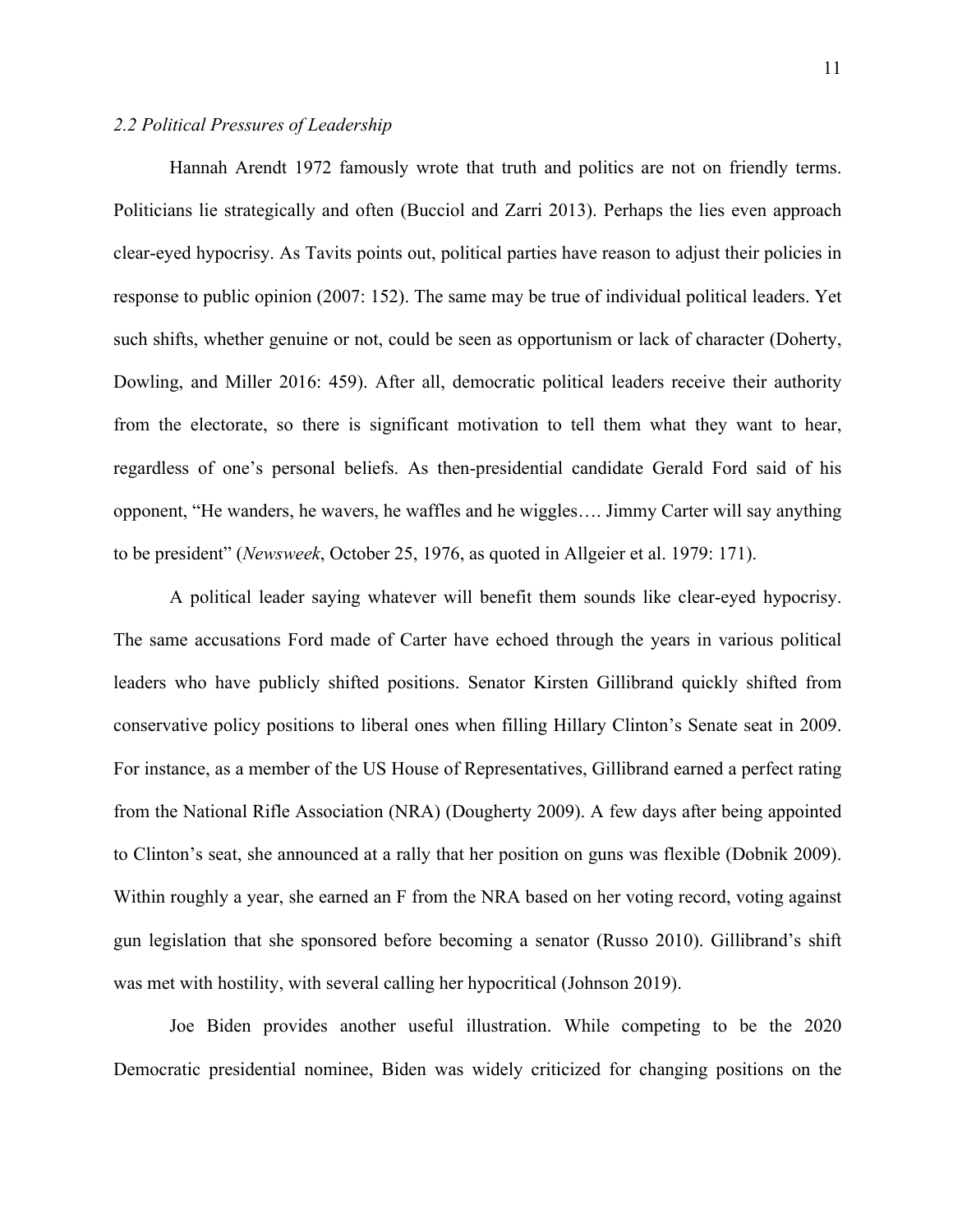Hyde Amendment, which bans the use of federal funds in nearly all abortions (Wolf 2019). In March of 2019, Biden's campaign claimed that he supported the Hyde Amendment, but then in May, Biden told a woman at a campaign event that the amendment "can't stay" (Wolf 2019). Then in the first week of June, Biden's campaign claimed that he misunderstood the question at the campaign event and does, in fact, support Hyde. And then, later in the week, Biden announced that he no longer supports the amendment (Bradner, Zeleny, and Kenny 2019). Although there is clear political motivation to adopt the orthodox Democrat view against the Hyde Amendment, Biden claimed that he was not motivated by political reasons, and that he changed positions only because Republican attacks on Planned Parenthood have left unequal access to abortion (Wolf 2019; Bradner, Zeleny, and Kenny 2019). Nevertheless, few were convinced that Biden's change of mind was sincere.

Whether Gillibrand and Biden were sincere is clouded by the fact that each of them had political pressures to change opinions, and each of them stood to gain significantly from such a change. Given the belief that lying is common in politics, it is unsurprising that these shifts would be viewed skeptically. When coupled with the phenomenon of moral grandstanding, in which leaders adopt a moral view to preen for the public (Tosi and Warmke 2020), we should expect that "moral displays can be taken with a grain of salt even by people who otherwise care deeply about morality" (Monin and Merritt 2012: 173).

This narrative that politicians are self-serving has led to cynicism among citizens, and a low level of trust in political leaders (Boggild, Aaroe, and Petersen 2021; Bertsou 2019). Rather than trust what political leaders say, many may simply view their words as Frankfurtian "bullshit"—complete indifference to the truth (Frankfurt 2005). This cynicism has likely been made worse under the presidency of Donald Trump, who is notorious for his lies (Kellner 2018).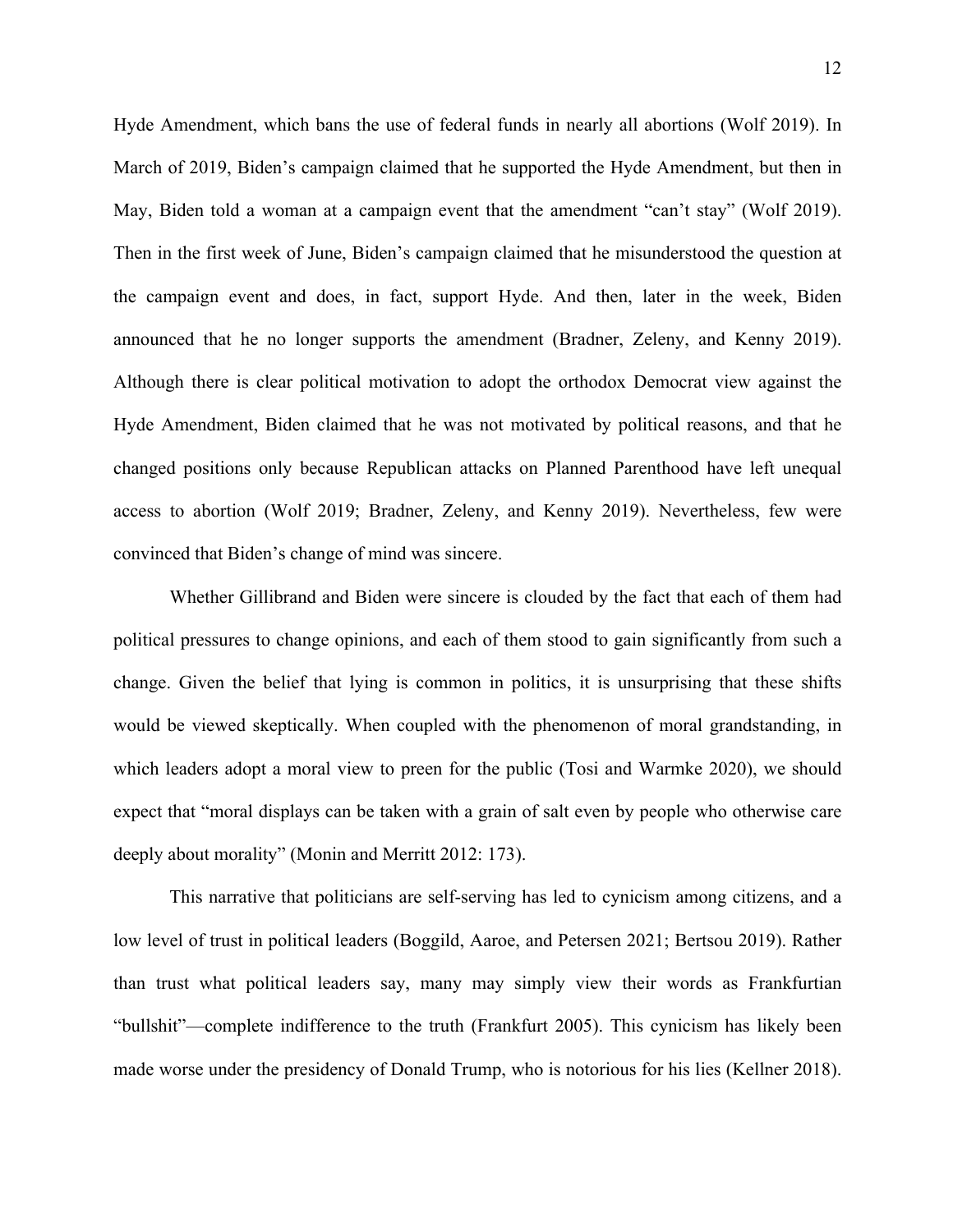Hackneyed though it may be, Trump is perhaps the most salient example of hypocrisy in politics, whether the clear-eyed or exception-seeking variety. When he was still on Twitter, Trump's past tweets contained criticisms of President Obama for everything from playing too much golf to being an incompetent leader who is guilty of the deaths of Americans and should consequently be impeached. Yet after becoming president, Trump himself engaged in these same behaviors, playing golf frequently and overseeing a failed response to the COVID-19 pandemic that resulted in hundreds of thousands of American deaths.<sup>7</sup>

Of course, while there is a long history of lying in politics, and citizens may be cynical and distrusting of politicians who they see as self-serving, this does not yet establish that a political leader who announces that they have changed their mind will automatically be labeled as a clear-eyed hypocrite. That claim requires empirical evidence, which we will now examine.

#### **3. The Empirical Evidence**

The majority of studies on how changes of mind are perceived come from psychologists and political scientists. Psychologists are interested in how *individuals* interpret an alleged position shift and the judgments they make regarding that mind changer. Political scientists focus more broadly on *public perception* of these changes, specifically in political leaders. In both cases, these literatures are directly relevant to understanding how a political leader who changes her mind will be perceived. Both literatures seem to support the claim that political leaders who

 $<sup>7</sup>$  These tweets are collected on the website Reddit, in a subreddit aptly titled "Trump Criticizes Trump":</sup> https://www.reddit.com/r/TrumpCriticizesTrump/. A more organized treatment can be found here:

https://www.nbcnews.com/politics/white-house/how-donald-trump-s-old-tweets-haunt-him-today-n766366. A different subreddit, called "This You Comebacks," also collects apparently hypocritical or contradictory statements by individuals, politicians, and corporations: https://www.reddit.com/r/ThisYouComebacks/. Of course, whether any particular case is actually hypocritical will depend on various factors that are likely not captured in these attempted "gotcha" moments.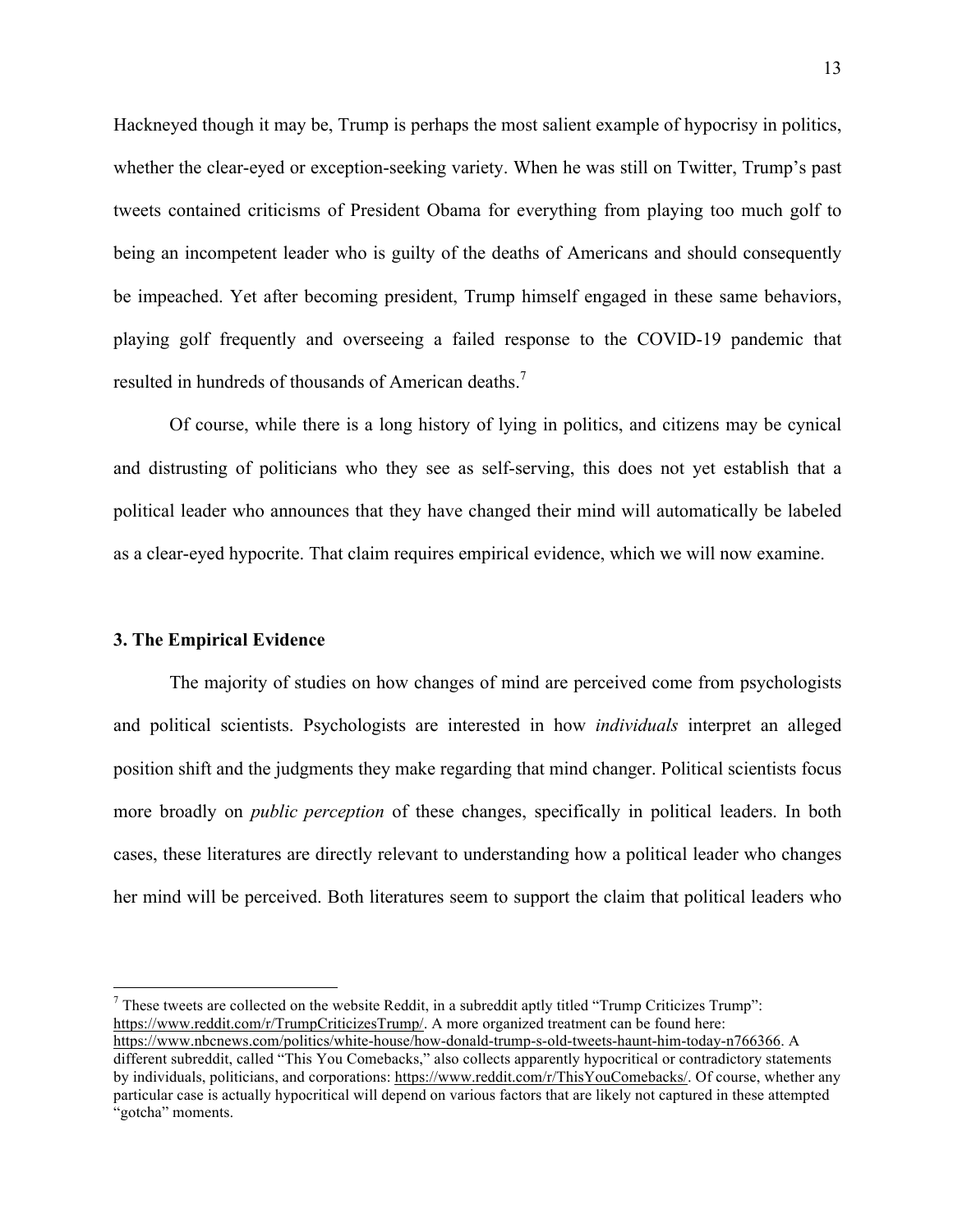change their mind will be seen negatively at best and as hypocritical at worst, regardless of whether that change of mind is genuine.

Perhaps the earliest study of how changes of mind are perceived comes from Allgeier and colleagues. Introductory psychology students read survey responses from an alleged stranger on two different occasions. For half of the participants, some of the survey responses had changed to reflect a change in attitudes, while the other half remained consistent. Participants evaluated the stranger on the basis of these survey responses. Respondents described the individual who changed survey responses as "less well adjusted, weaker, more indecisive, more insecure, more unstable, and more unreliable than someone who remained unchanged" (Allgeier et al. 1979: 175). While respondents were not evaluating someone in a leadership position, Allgeier and colleagues also found that respondents judged the stranger who changed attitudes as a worse leader than the one who did not (178). Allgeier and colleagues dubbed this negative evaluation of attitude change "the waffle phenomenon" (180).

The waffle phenomenon inspired further research. Carlson and Dolan 1985 found that inconsistent political candidates were evaluated negatively, and political party affiliation did not significantly impact these negative judgments. Of course, these early studies drew from small samples that were not representative. Tomz 2007 surveyed over 1,000 US residents to uncover how constituents felt about leaders who make international threats, but do not follow through with those threats. He found that constituents may "punish" such leaders for their inconsistency through lack of votes or lack of support. In their eyes, such waffling hurts a country's reputation and credibility (Tomz 2007: 835).

Other studies have suggested that the sort of issue a leader changes their mind on might be relevant to how they are perceived. Political scientist Margit Tavits found evidence that voters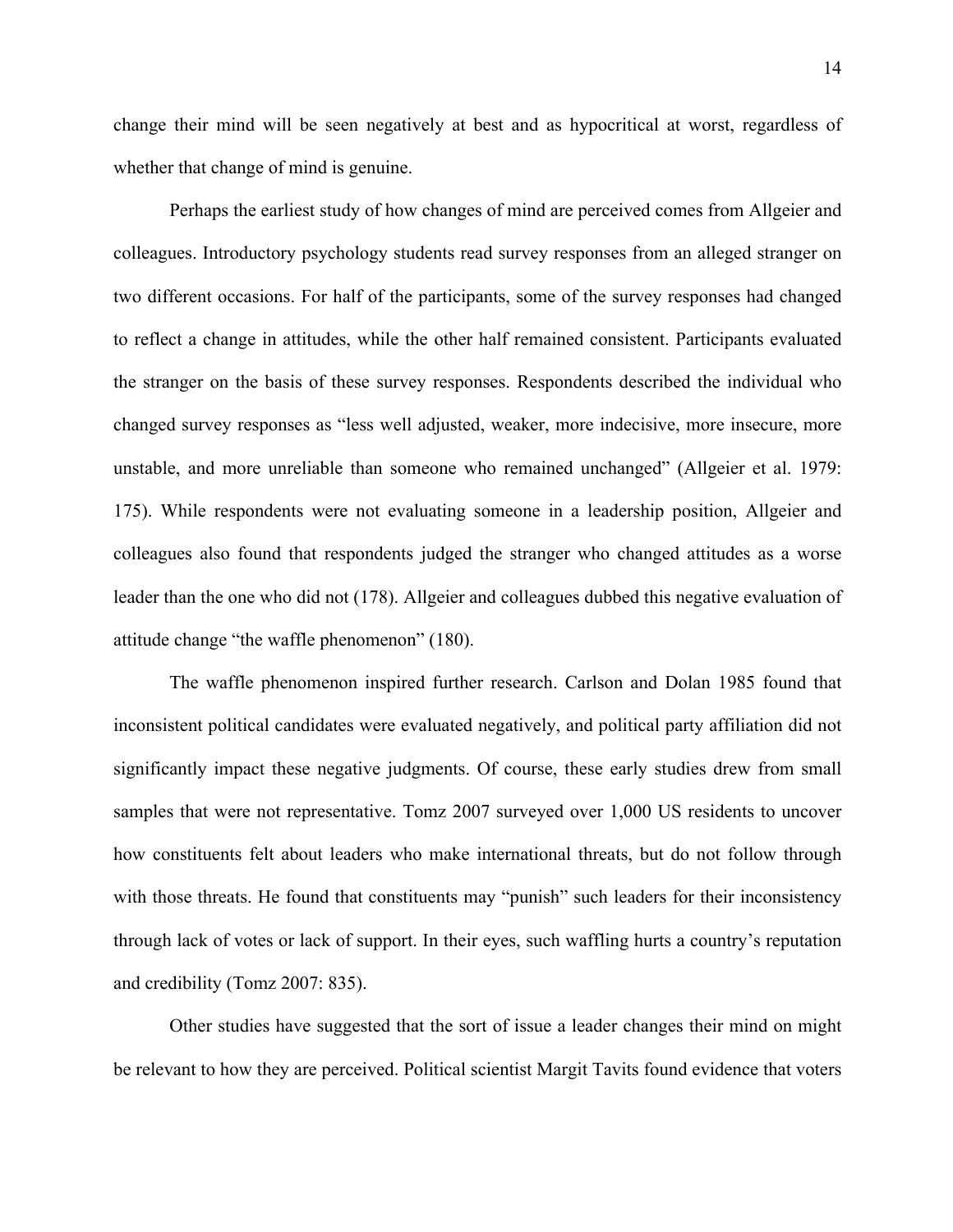do not mind policy shifts on "pragmatic issues," but do mind such shifts on "principled issues" (2007). According to Tavits, pragmatic issues concern getting things done, without regard for the means by which those outcomes are achieved (2007: 154). She writes that pragmatic issues primarily concern the economy, such as how to effectively recover from a recession, and are focused on expedience, practicality, or personal self-interest (153). Principled issues, on the other hand, are social or value-based and concern "core beliefs and values" (153). Whether abortion should be permissible and in which cases is an example of a principled issue.

Notably, Tavits is not the only one who makes this distinction. Tamar Kreps and Benoît Monin, who are focused on research in social psychology, also discuss pragmatic reasons for adopting some position as opposed to moral reasons for doing so. Their distinction falls along similar lines: moral reasons concern principles and values, while pragmatic reasons "privilege cost-benefit analyses" such as financial concerns for profit maximization  $(2011: 103)$ .<sup>8</sup>

Notice that Tavits focuses on *issues* and Kreps and Monin focus on *reasons*. While pragmatic issues may often be supported by pragmatic reasons, and principled moral issues by moral reasons, this need not always be the case. For instance, abortion seems to be a moral issue. Those who support abortion access often appeal to moral reasons, such one's right to control one's own body. Nevertheless, one may pragmatically support abortion access because it will result in fewer health care costs to the nation in the long term. Moving forward, I will primarily be concerned with the *reasons* offered for adopting a position on some issue.

<sup>&</sup>lt;sup>8</sup> Philosophers may bristle at this distinction. Economic issues may also involve questions about fairness that seem clearly value-based. Similarly, as an anonymous referee points out, whether we understand health care to be a human right may depend in part on whether it is something we can afford to provide to everyone. Consequentialists, especially, may protest that the moral status of an action or policy depends entirely on its consequences, but according to Tavits's description, consequentialists are focused on pragmatic matters instead. Here interdisciplinary vocabulary becomes challenging. Notably, Tavits acknowledges that not all issues can be neatly divided into pragmatic or principled, since some, such as foreign policy, may be both (2007: 153, n. 3). Just how robust this distinction is is up for debate. Nevertheless, it is one that political scientists and psychologists use, so I trust these rough contours will be helpful enough to guide discussion.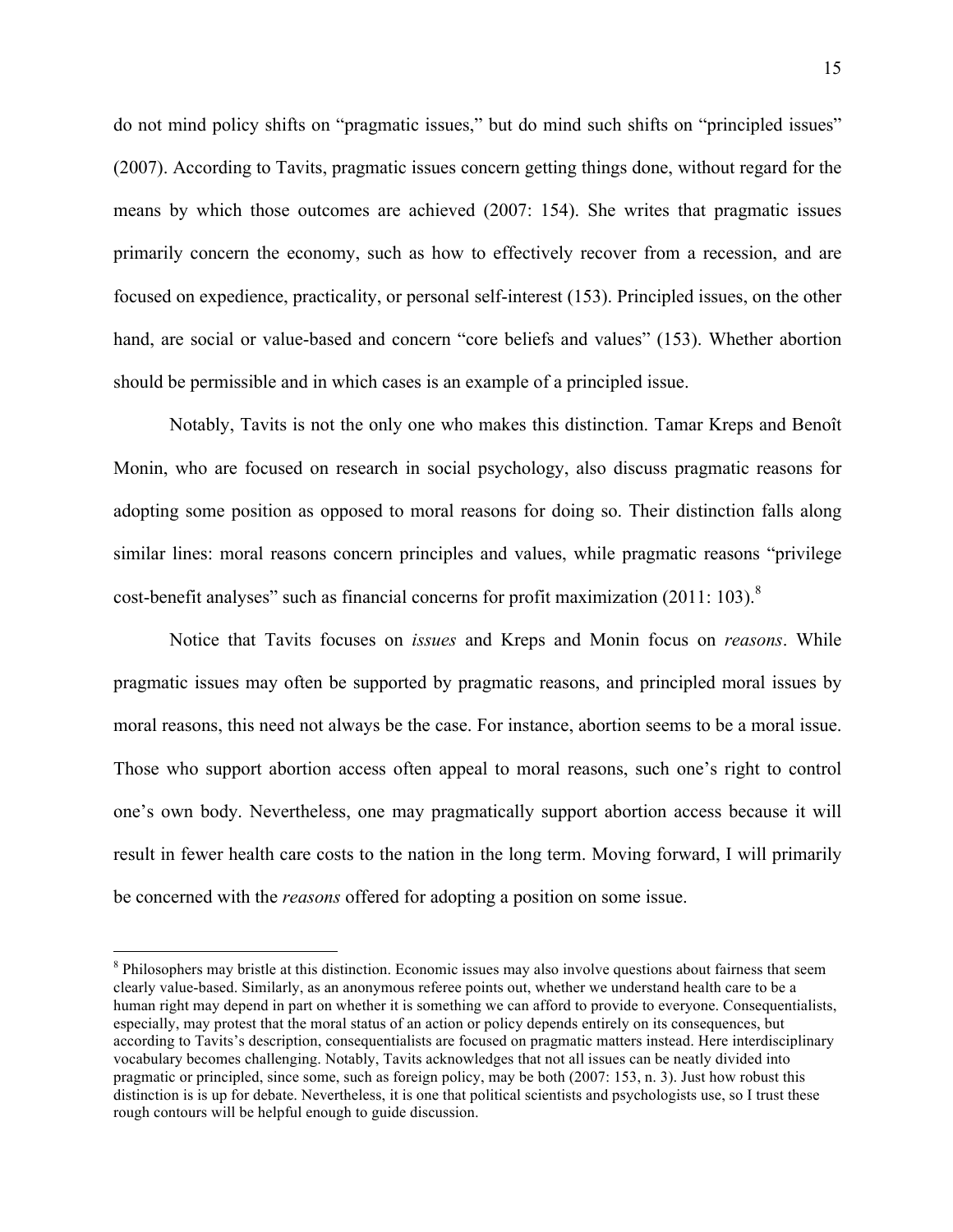This distinction between the pragmatic and the moral may be important for understanding how purported changes of mind are perceived. After studying data from twenty-three democracies over a forty-year period, Tavits 2007 concluded that voters don't mind policy shifts on pragmatic issues, but they judge shifts on principled issues more harshly. Kreps and Monin 2014 found that when leaders publicly endorse a policy for pragmatic reasons, only to later change policies for different pragmatic reasons, the backlash they receive will likely be limited. Yet if a leader endorses some policy for moral reasons, but later changes policies for pragmatic reasons, they will likely receive significant backlash (Kreps, Laurin, and Merritt 2017). If a leader argues that abortion is immoral because a fetus is a person with the right to life, but then changes positions to support abortion access after learning that greater abortion access will lead to decreased health care costs over time, constituents will likely judge this leader harshly. What explains this?

The answer lies in how individuals see beliefs that are held for moral reasons, or moral beliefs for short. Individuals are deeply committed to moral values and beliefs (Skitka, Bauman, and Sargis 2005; Kreps and Monin 2014; Skitka, Washburn, and Carsel 2015). Moral talk is seen as less flexible and more rigid than nonmoral talk (Bird and Waters 1989: 77–78). In fact, according to Luttrell et al., "Studies have suggested that having a moral basis to one's attitude is a strength indicator akin to having more knowledge, or accessibility, or certainty" (2016: 83). Moral characteristics are judged to be the most important part of an individual's identity (Strohminger and Nichols 2014). The fact that individuals are deeply committed to moral values and beliefs means that they are more resistant to change and more stable over time (Luttrell et al. 2016: 82). These values are "relatively general, permanent, considered desires" (Freeman and Auster 2011: 17). In contrast, a position held for pragmatic reasons can be more flexible, perhaps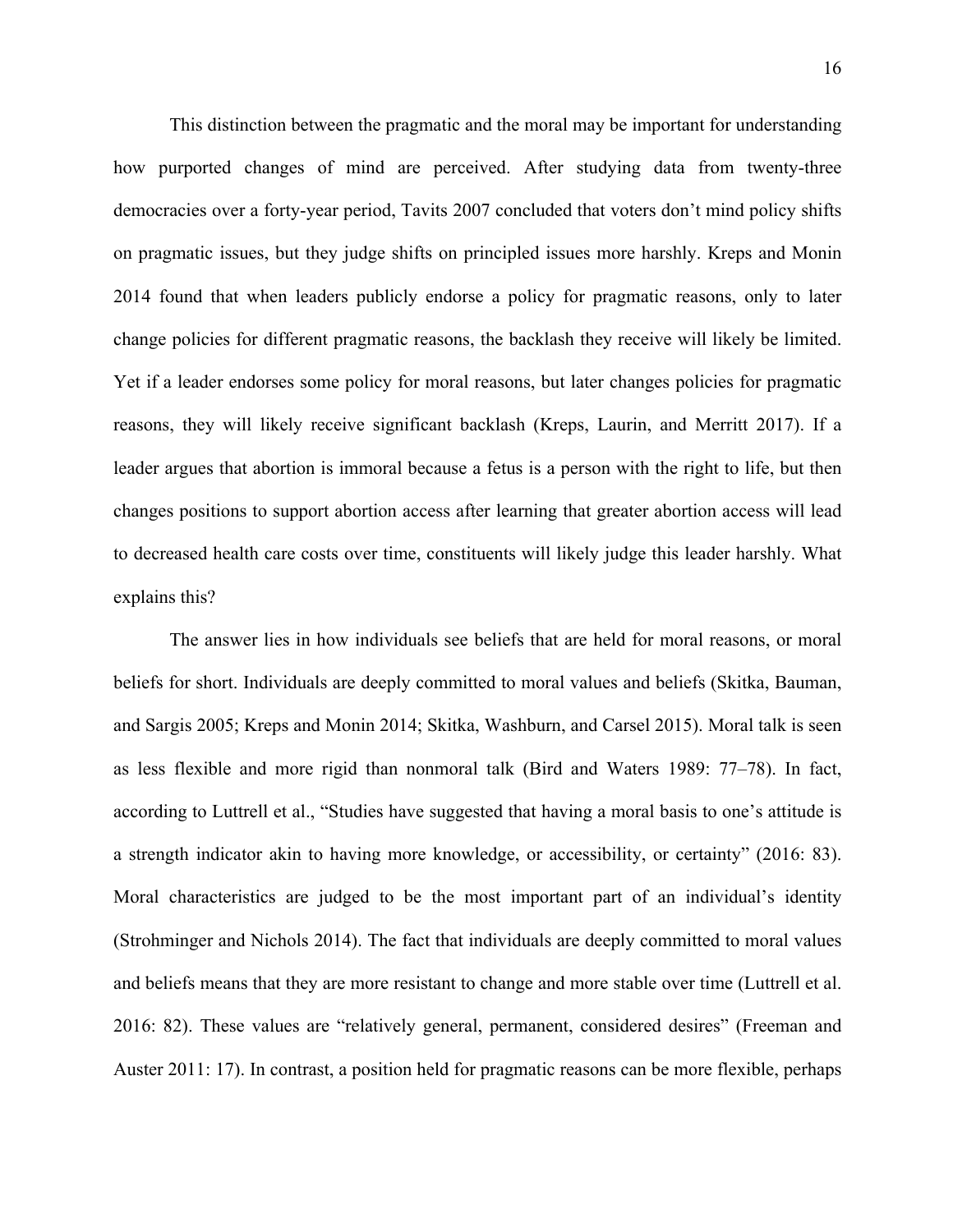because it depends on contingent data that might easily change over time (Tavits 2007: 153). Moral values and beliefs are stronger and more rigid than other beliefs, and individuals are more committed to these values and beliefs than they are to nonmoral beliefs. Thus, if someone changes their moral beliefs due to purely pragmatic reasons, we have reason to doubt their original belief was due to moral reasons in the first place. In the example above, it seems reasonable to question whether the leader who changed positions on abortion after learning about the cost-benefit analysis was ever truly committed to a pro-life stance for moral reasons. If she were, her beliefs would not change so easily in the face of less weighty pragmatic concerns.

Despite the strength and stability of moral beliefs, the examples of the reformed white supremacist and Maya the vegan suggest these beliefs can and should sometimes change. The reasons that pushed the white supremacist and Maya to change their minds were *also* moral. Provided one has taken a position for moral reasons, one might reasonably decide to change that position for different, weightier moral reasons.<sup>9</sup> Call this change of position for moral reasons a *moral change of mind*. It is not hypocritical to have a genuine moral change of mind. But the studies so far suggest that audiences do not take kindly to purported changes of mind, especially when they concern a moral issue. The key question, then, is this: will political leaders who undergo a moral change of mind nevertheless be seen as hypocritical, given the reasons for cleareyed hypocrisy in politics?

Kreps, Laurin, and Merritt 2017 suggest the answer is affirmative. After conducting fifteen individual studies and a meta-analysis on those studies, Kreps, Laurin, and Merritt ultimately found strong support for the hypothesis that leaders who change their moral opinion

<sup>&</sup>lt;sup>9</sup> One might change a moral belief after realizing that it was based on false empirical information, but this would not be hypocritical either. To illustrate, one might believe that capital punishment is morally justified only because it deters heinous crime, which is the purpose of punishment. Upon further investigation, one learns that capital punishment does not deter crime after all. Although one maintains the same moral values, the facts no longer support one's moral beliefs, so now believing capital punishment is unjustified is appropriate.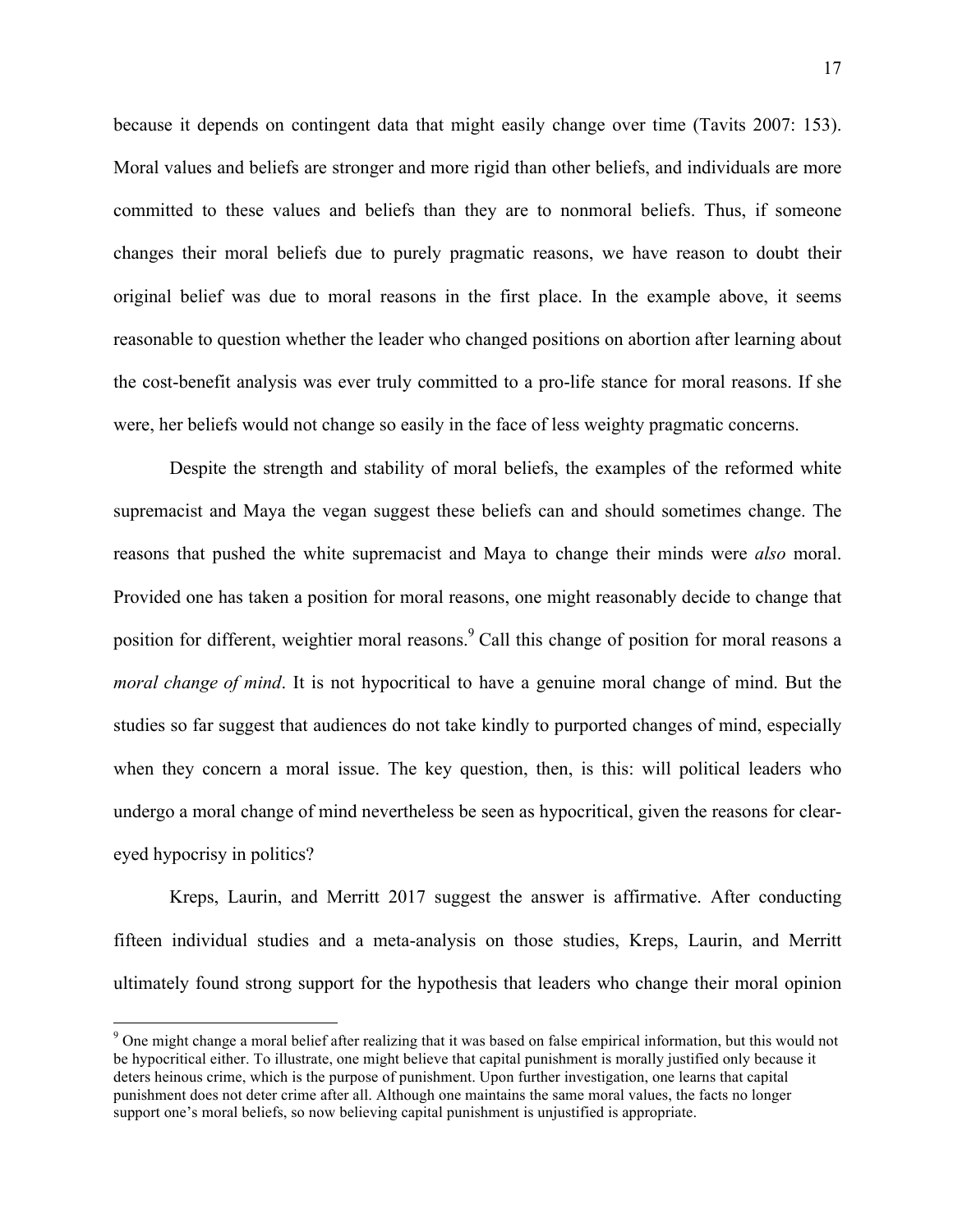will be seen as hypocritical (2017: 238). They concluded that leaders who change their moral minds were seen by audiences as "more hypocritical, less effective, and less worthy of support" (742).

The individual studies were varied, using different moral issues (marriage equality, immigration reform, the death penalty, environmental initiatives), different designs, and different variables (leader gender, political leader versus business leader) (734). For instance, in one study, participants read the following statement from a leader supporting the death penalty for moral reasons:

I support the death penalty, and it's a moral issue for me. It's a matter of justice, and a question of people who have committed an unforgivable wrong getting what they deserve. From a purely ethical perspective, we need to consider the death penalty as a legitimate piece of our justice system. (Kreps, Laurin, and Merritt 2017: 735)

Participants judged the leader across various metrics, such as leader effectiveness, political support for the leader, hypocrisy, courage, and flexibility (736). Then they were told that the leader later changed positions and issued the following statement:

I know that at an earlier time I supported the death penalty, but I've given it some more thought, and my views have changed. I oppose the death penalty now, and I'll tell you why. It's still a moral issue for me, and a question of justice. I've realized, though, that we can never be 100% certain that the convicted party is guilty, and truly defending justice means never taking the risk of killing an innocent victim. Putting all economic concerns aside, you have to acknowledge that the death penalty is not a good thing. (736)

Participants then reevaluated the leader on those same metrics.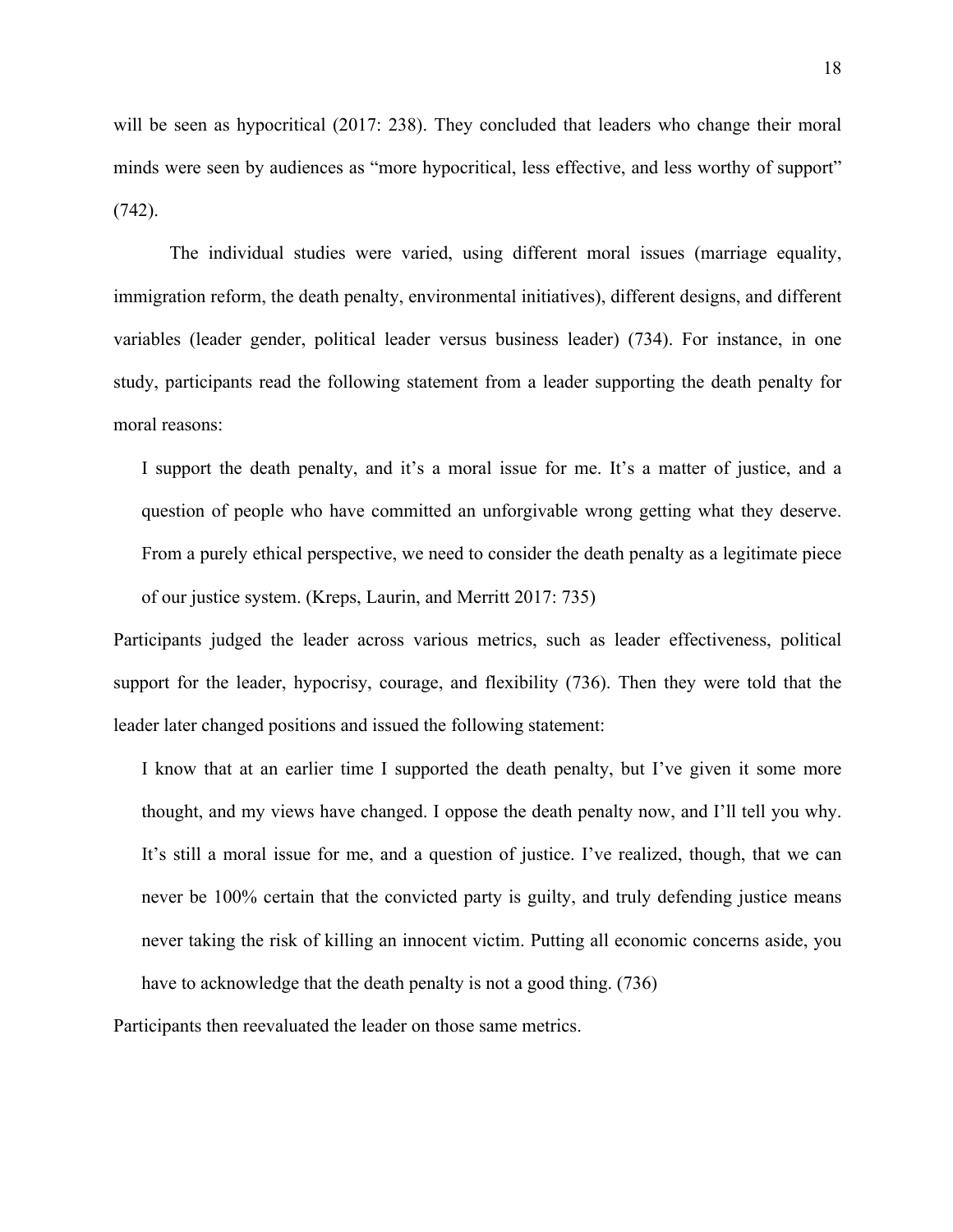Importantly, in the Kreps, Laurin, and Merritt study, the leader provided an explanation to justify their change of position. Not all studies have done this. In a study conducted by Doherty, Dowling, and Miller, respondents were given a biography of a fictional state representative, Jones, who is running for office. In some cases, Jones had changed positions on a policy matter, such as abortion. Respondents were then asked whether they thought Jones is honest and trustworthy enough to be a representative in office. According to Doherty and colleagues, people evaluated a change of position on abortion less favorably than one who has been consistent, and they also evaluated the representative's character more negatively (2016: 463). Yet respondents never read *why* Jones had allegedly changed positions regarding abortion.

There is some reason to think an explanation matters. Levendusky and Horowitz 2012 found that when a fictional president explained to the public why backing down from a threat was in the nation's best interest, he suffered significantly lower audience costs (324). Robison 2017 also found that when a leader provided an explanation for changing positions, the costs were often mitigated (611). Grose, Malhotra, and Van Houweling 2015 found something similar.

Yet Kreps, Laurin, and Merritt found that with respect to distinctively moral issues, such explanations did *not* help regarding assessments of hypocrisy. They summarized their findings:

[I]n 11 of 15 studies, we found that initially moral leaders were perceived as significantly more hypocritical (all 15 of the effects were in the predicted direction). In 5 of 15 studies, we found that initially moral leaders were perceived as less effective (14 of the 15 studies were in the predicted direction). And in 3 of 5 studies, we found that initially moral leaders received less support (4 of 5 effects were in the predicted direction). (742)

They found no support for the idea that the leader who initially took a moral position and then changed positions was seen as more courageous or more flexible, and even those who agreed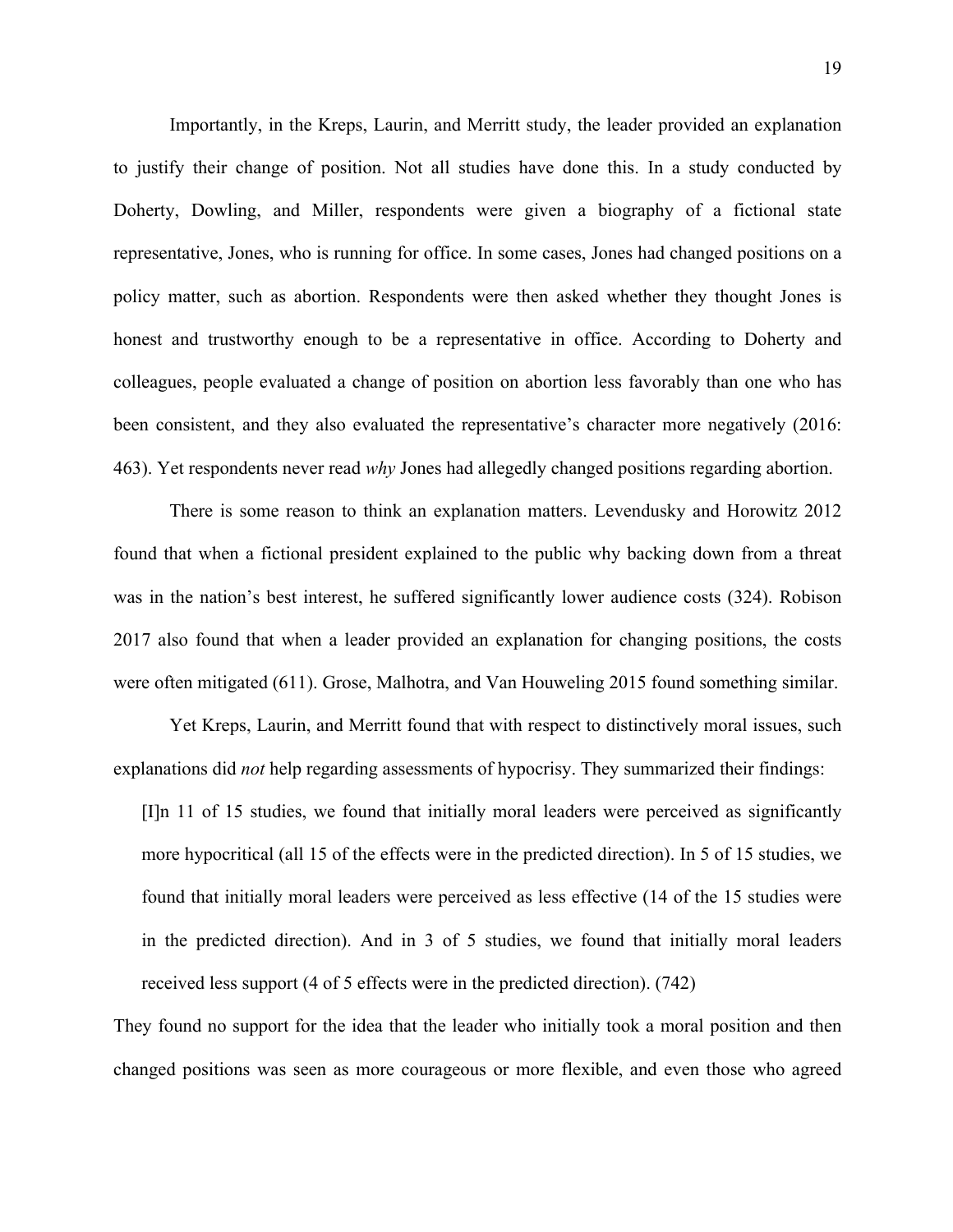with the leader's new position judged the leader to be hypocritical in most cases (742). Surprisingly, even when leaders tied their later position to the same moral values as in the initial position, as in the example of the death penalty above, they were still judged as hypocritical  $(747)$ , <sup>10, 11</sup> Kreps, Laurin, and Merritt draw a grim conclusion for any leader who changes her moral mind: "When leaders have taken a moral position, there appears to be very little they can do to avoid being perceived as hypocritical should they later change their minds" (747).

If the evidence is to be believed, a leader who genuinely changes her mind should be concerned about her ability to lead effectively, since her constituents will not trust her intentions. Notably, the damage to a leader's reputation tends to linger, as attributions of hypocrisy are not likely to be verified given the power differential in place in leader–follower relationships; therefore, "once an individual commits an act of perceived hypocrisy, his or her image may thus be permanently tarnished" (Cha and Edmondson 2006: 72). After all, hypocrites are despised and even more despised than those who openly lie about their morality (Jordan et al. 2017).

Thus far, we have seen that even though a genuine moral change of mind is not hypocritical, there are common-sense reasons to think that political leaders who allegedly have a moral change of mind are instead clear-eyed hypocrites. The empirical evidence appears similarly damning; followers and constituents will likely think that leaders who announce a moral change of mind are hypocritical regardless.

 $10$  Although I focus on political leadership here, the findings were the same for business leaders like CEOs (Kreps, Laurin, and Merritt 2017: 739, 747).<br><sup>11</sup> Why do these results differ from those of, say, Levendusky and Horowitz 2012? One possibility is that

Levendusky and Horowitz were not concerned with clearly *moral* issues, but with backing down from international threats. Perhaps the most plausible reason is that Levendusky and Horowitz make it clear in their study that backing down from conflict was the correct decision for the leader, which will almost certainly limit backlash (2012: 334).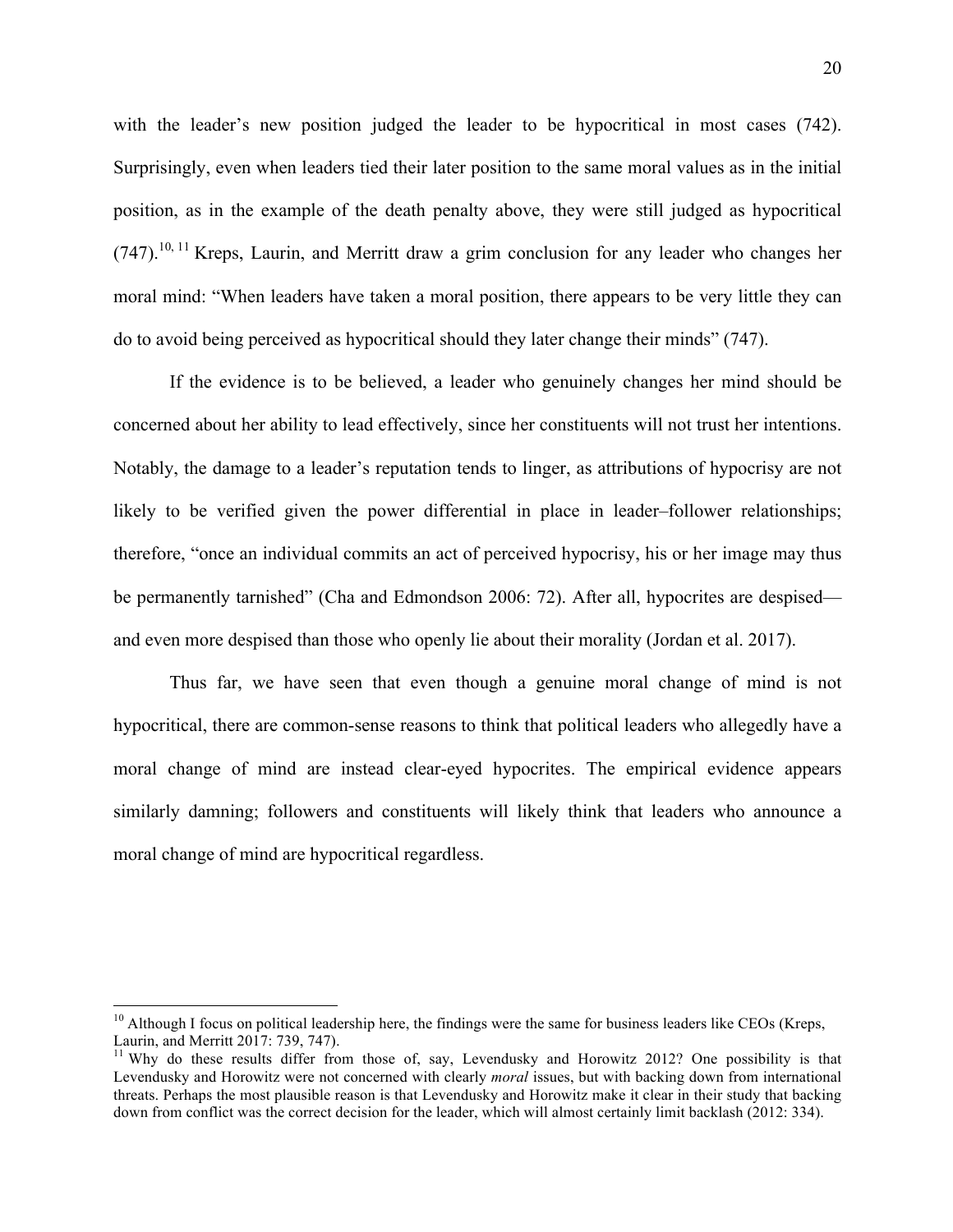Fortunately, however, I do not think the empirical evidence on offer is terribly persuasive. Understanding why will also help uncover ways for political leaders to convey that their change of mind is genuine and not hypocritical posturing for personal gain.

#### **4. Putting Leadership in Context**

To understand what is missing in the studies detailed in section three, consider how we as individuals determine whether an individual is being honest with us. We make reasonable inferences about someone's beliefs and values given various external behaviors and context clues. Unfortunately, these clues are missing in the empirical studies that claim to show that leaders will be judged as hypocritical for changing their mind. Some studies give participants the bare minimum information: a leader held one position at some point in the past, and now they hold a different position. More nuanced studies include a timeframe or a reason for the change. These are welcome additions, and as I will explain below, there are good reasons for making them. But they do not go far enough. There is still something missing: the presentation of authentic leadership as embodied in some context over time.

## *4.1 Embodied Authentic Leadership*

Humans are social creatures who are, in most cases, adept at reading bodily social cues. We regularly rely on facial expressions and vocal qualities to infer someone's attitudes. For instance, we can distinguish between a fake smile and a genuine one by observing whether only voluntary muscles are involved, or some involuntary muscles as well (Ekman 2003).<sup>12</sup> We often draw on physical actions to help us make judgments about others. Donna Ladkin and Steven

 $12$  As I explain in section five, this is not to say that we always know when someone is lying simply by observing their facial expressions or vocal tone.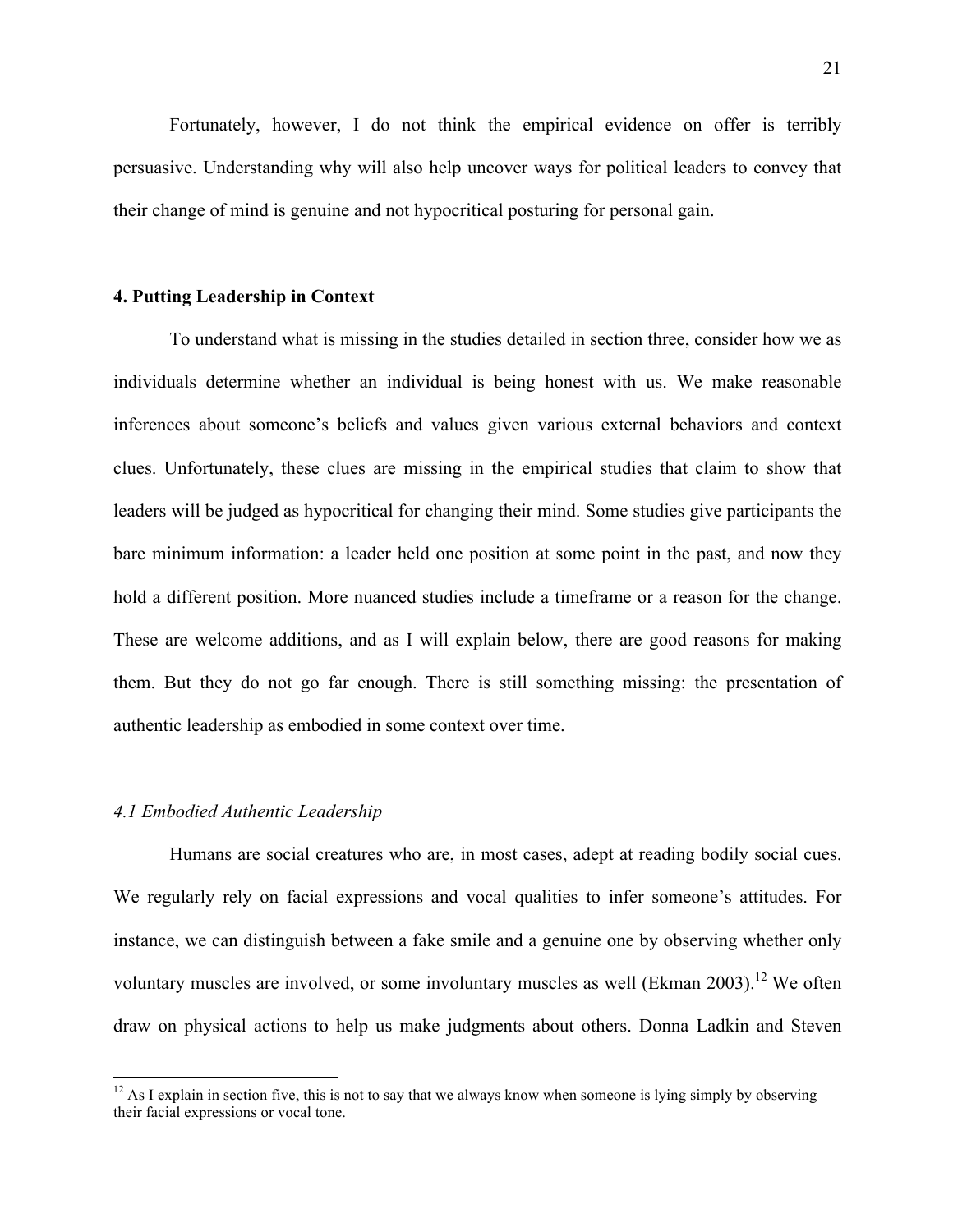Taylor explain that "physical actions encompass all of the emotional and intellectual materials associated with them" (2010: 68). As such, "to be perceived as authentic, an actor needs to express the feelings and emotional state he *really* feels, i.e., those congruent with his somatic clues" (68).

Leadership can also be expressed and manifested in the body language and behavior of leaders. This is a key idea behind Ladkin and Taylor's theory of *embodied authentic leadership*. While it is difficult to pin down a precise, encompassing definition of authentic leadership in the literature, one common theme is that authentic leaders are "genuine people who are true to themselves and to what they believe in" (George and Sims 2007:  $xxxi$ ).<sup>13</sup> Authentic leaders must somehow convey their authenticity by revealing their true self through their bodily actions. As Ladkin and Taylor write, "the way in which the leader's 'self' is embodied is a critical determinant of the experience of authentic leadership" (2010: 65).

Embodied authentic leadership incorporates three different elements: self-exposure, relating, and leaderly choices (70). Self-exposure concerns the physical manifestation of one's inner mental life, which is often expressed through bodily actions: "Just as an actor must feel real emotions in order to express them in a way that will be perceived as authentic, similarly a leader must be attentive to the somatic clues of their body as they experience situations, and then choose how to express them" (70). Expressing one's emotions in this way can make a leader feel vulnerable, but followers may consequently more easily identify with vulnerable leaders (Kark, Shamir, and Chen 2003).

Expressing one's attitudes and emotions through one's physical body is merely one element of embodied authentic leadership, however. It is also important for a leader to relate to her followers. This can happen through expressed vulnerability, but it also involves "being in

<sup>&</sup>lt;sup>13</sup> For a thorough treatment of authentic leadership and its various definitions, see Gardner et al. 2011.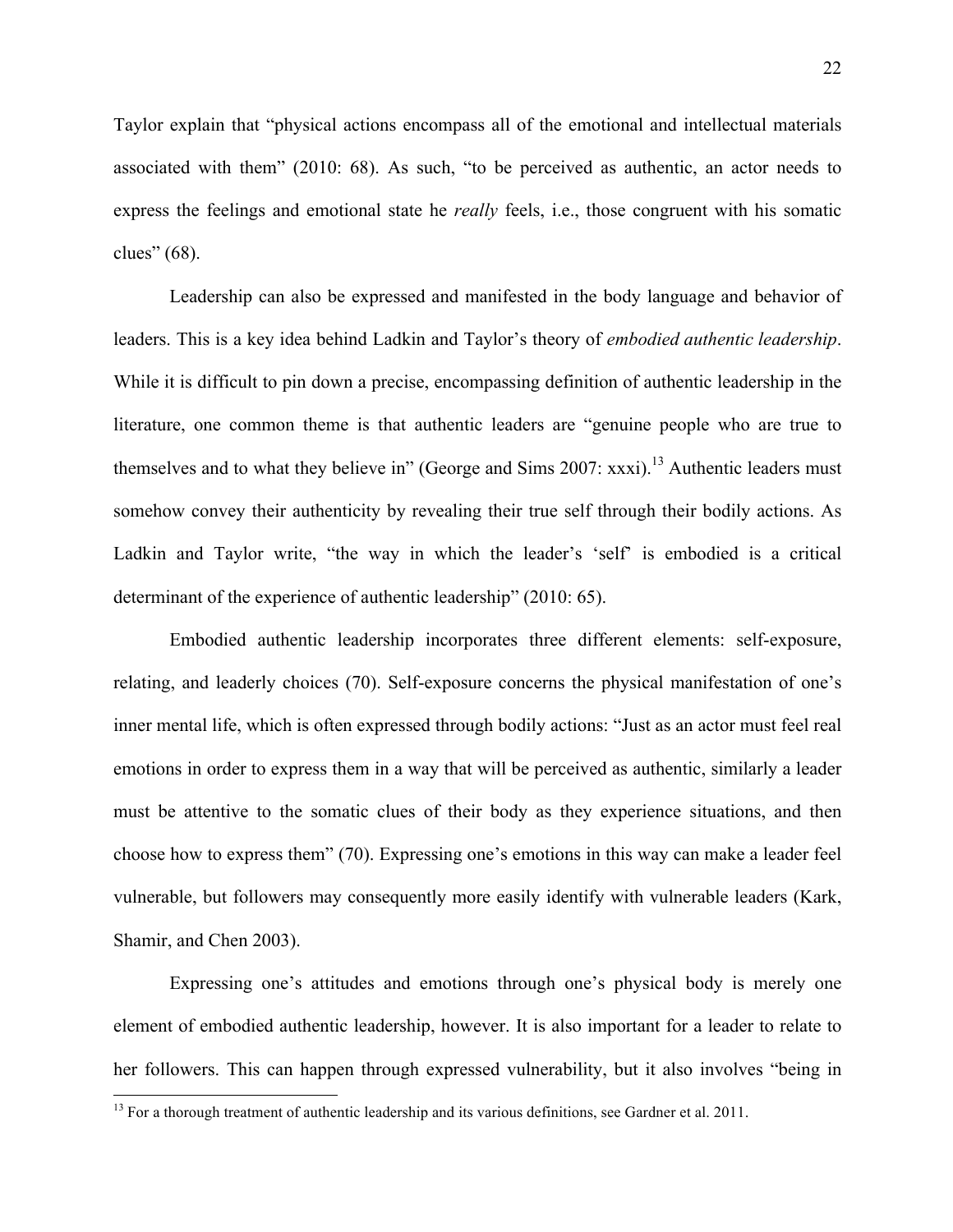relationship…with others, authentically connecting and being influenced by and influencing others on a moment by moment basis" (Ladkin and Taylor 2010: 69). To be perceived as authentic, leadership should be physically and relationally embodied.

Although Ladkin and Taylor focus on authentic leadership rather than moral changes of mind, they emphasize that embodied authentic leadership is crucial to making accurate judgments regarding genuineness: "An individual can reveal their 'true self' and relate well to others and the particular moment, but still not be perceived as an authentic leader because they are not experienced as embodying leadership in a way perceived by the group to be 'leaderly'" (71). Participants in the studies done by Allgeier et al. 1979, or Doherty, Dowling, and Miller 2016, or even Kreps, Laurin, and Merritt 2017 may have viewed the leaders as less "leaderly." Yet taking the notion of *embodied* authentic leadership into consideration, it becomes clearer that participants may have come to a different conclusion if they had *experienced* some leader explain their change of mind.

Embodied leadership may explain why a leader like Barack Obama can announce his change of mind about same-sex marriage and be seen as courageously evolving whereas other leaders in similar positions, like Hillary Clinton, are seen as hypocritical when making the same announcement. Ladkin and Taylor quote Benedict Nightingale's lavish praise of President Obama in *The London Times*:

There's astonishingly little of the actor about Barack Obama, and that's meant as a compliment…. Somehow he has mastered the art of conveying feeling, strong feeling, without seeming emotionally manipulative.... Indeed, you might almost say that he's leadership incarnate. (Nightingale, as quoted in Ladkin and Taylor 2010: 67)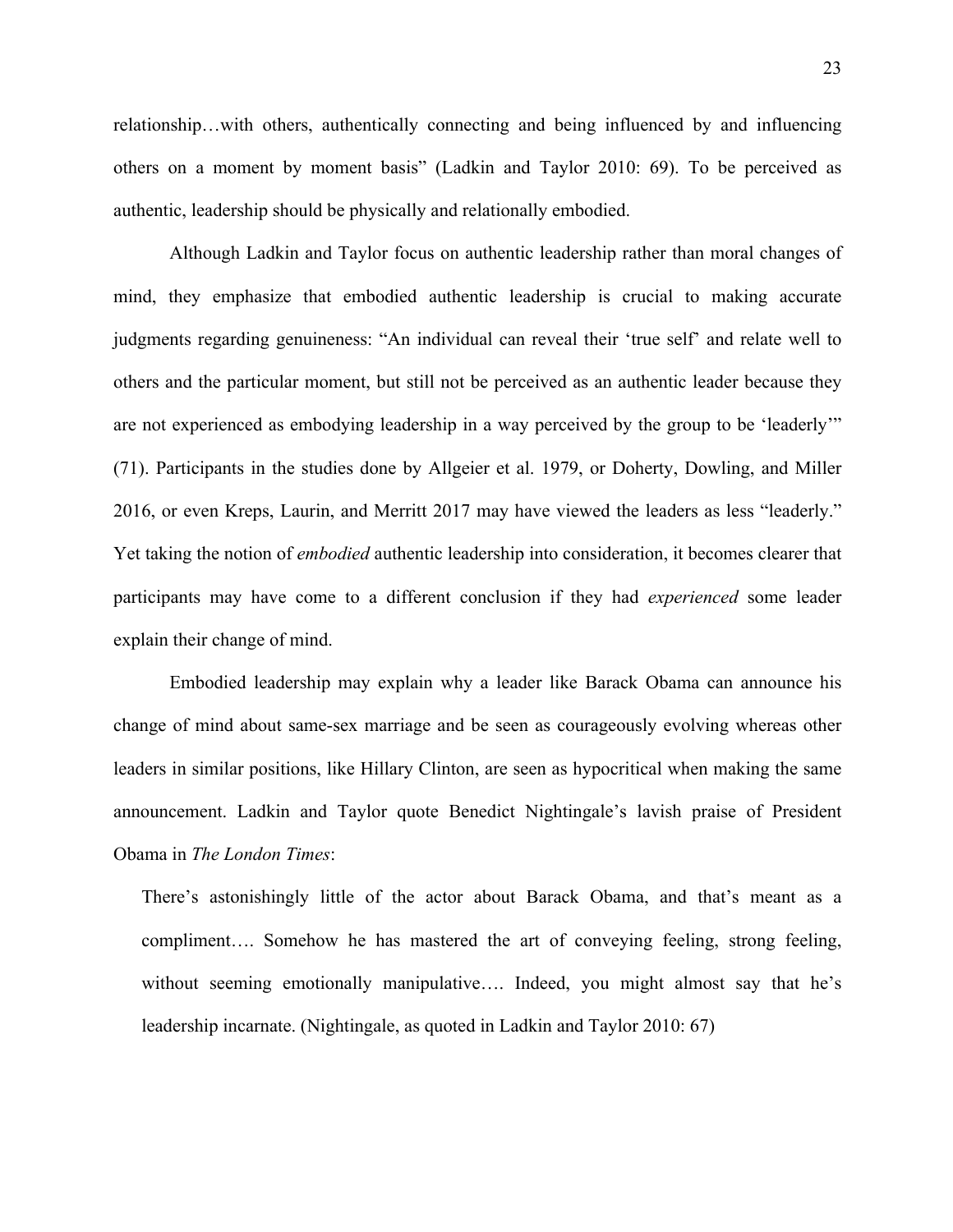Perhaps because Obama is generally seen as authentic, followers are more inclined to trust him when he announces a moral change of mind.

In contrast, participants only read lines in the studies above; there are no actors to deliver those lines well or poorly. According to the supplementary materials for the Kreps, Laurin, and Merritt study, in some cases, participants were shown a photo intended to portray the leader, but a stock photo cannot express leadership as embodied. Consequently, participants were unable to see and experience the leader's physical behavior in the context of a relationship. They could not rely on physical cues, such as a sly smile or intensity of voice, nor could they appeal to a sense of communion with the leader to make a reasonable inference about whether there is any viciousness or double standard in the leader's change of position.

As I explained above, in the current political climate, many individuals are primed to be cynical. Consequently, participants may quickly judge a leader with an inconsistent position as hypocritical when they have no further information about the embodied nature of leadership to draw from. Because these studies do not take the embodied nature of authentic leadership as seriously as they should, we should be wary of concluding that constituents will judge leaders who change their moral mind to be hypocritical—at least, not as often as the studies suggest.

## *4.2 Context Clues*

In addition to an individual's body language, behavior, and relationship with us, we also typically draw on context clues to judge an individual's authenticity. What does a leader stand to gain, if anything, from changing their mind on some issue? Has the leader changed their mind on other issues too, or is this a rare occurrence for them? How quickly did they change positions?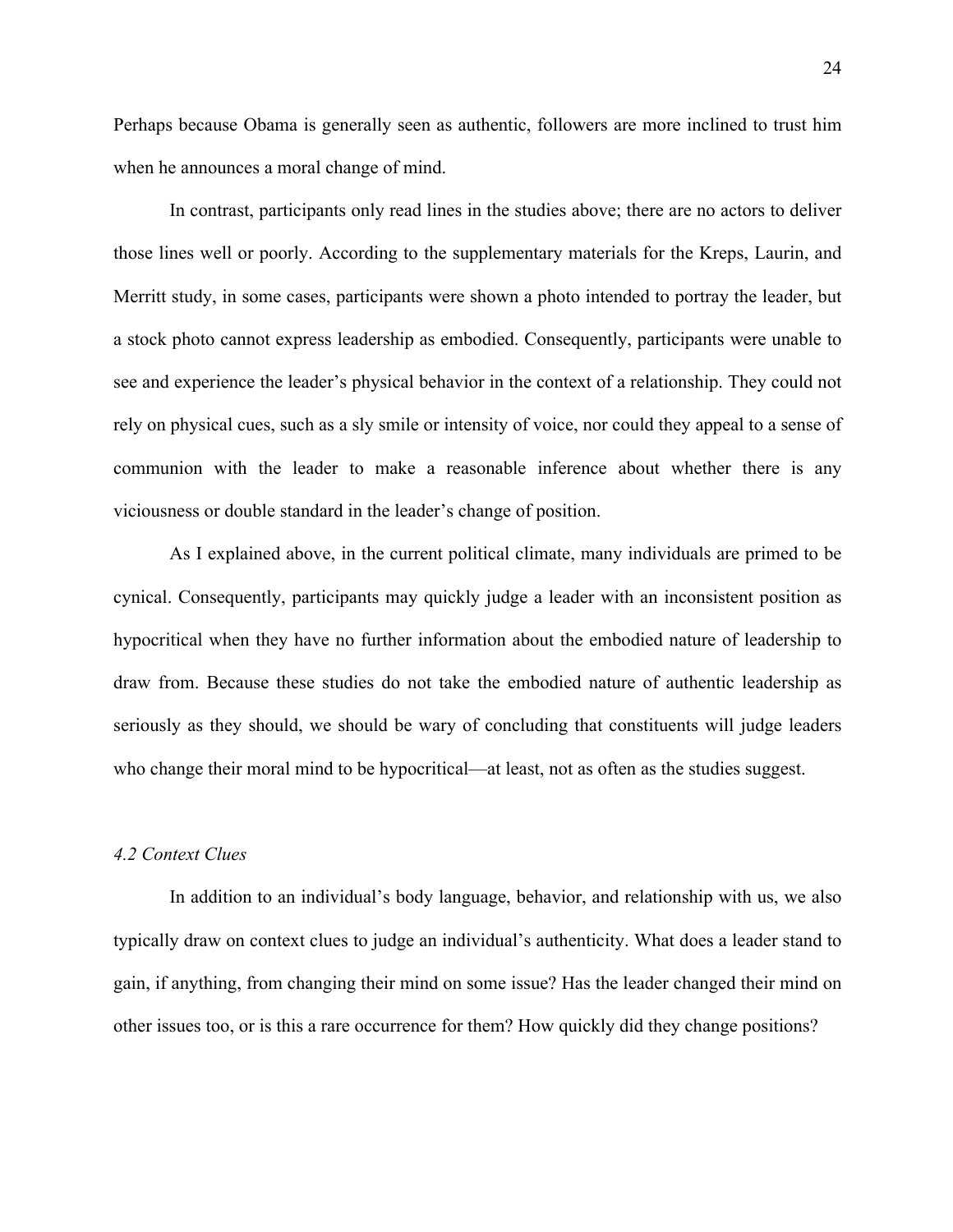As we have seen, political leaders have strong incentives to tell their constituents whatever they want to hear. It is reasonable, then, to be wary of leaders who have a change of mind at an opportune time. Additionally, repeated position shifts—especially on other moral issues—suggests a leader who merely follows popular opinion without convictions of their own. Yet participants in the above studies were not given this contextual information about what a leader stands to gain or lose, or whether they have often changed positions on other moral issues. Reliable judgments about a leader's integrity require repeated exposure to their positions and behaviors over a substantial period of time (Fields 2007: 198–199, Sidani and Rowe 2018: 630). Consequently, participants were unable to gain a broad picture of the leader, which limits the usefulness of their judgments.

We should also consider how quickly one's mind changed. Doherty, Dowling, and Miller found that the more recent a change of position was, the more likely participants were to question the leader's true character or evaluate them negatively (2016: 459). This is a reasonable judgment, since moral judgments are stubborn, and genuine moral change is probably slow. A very quick moral change of mind would reasonably be distrusted. The fact that Biden seemed to change positions on the Hyde Amendment so quickly in such a short amount of time, and the fact that he stood to gain support from more Democrats by doing so, may justify skepticism that Biden's purported change of mind was authentic.

To be fair, some studies do include this temporal component. Kreps, Laurin, and Merritt clarify in some studies that the change of mind took place up to two years later (2017: 750). Doherty and colleagues wrote that the change happened twenty years later (2016: 459). Even so, it's unclear whether participants can appreciate this temporal information when participants have not observed the leader's behavior in various contexts over time, be that two years or twenty.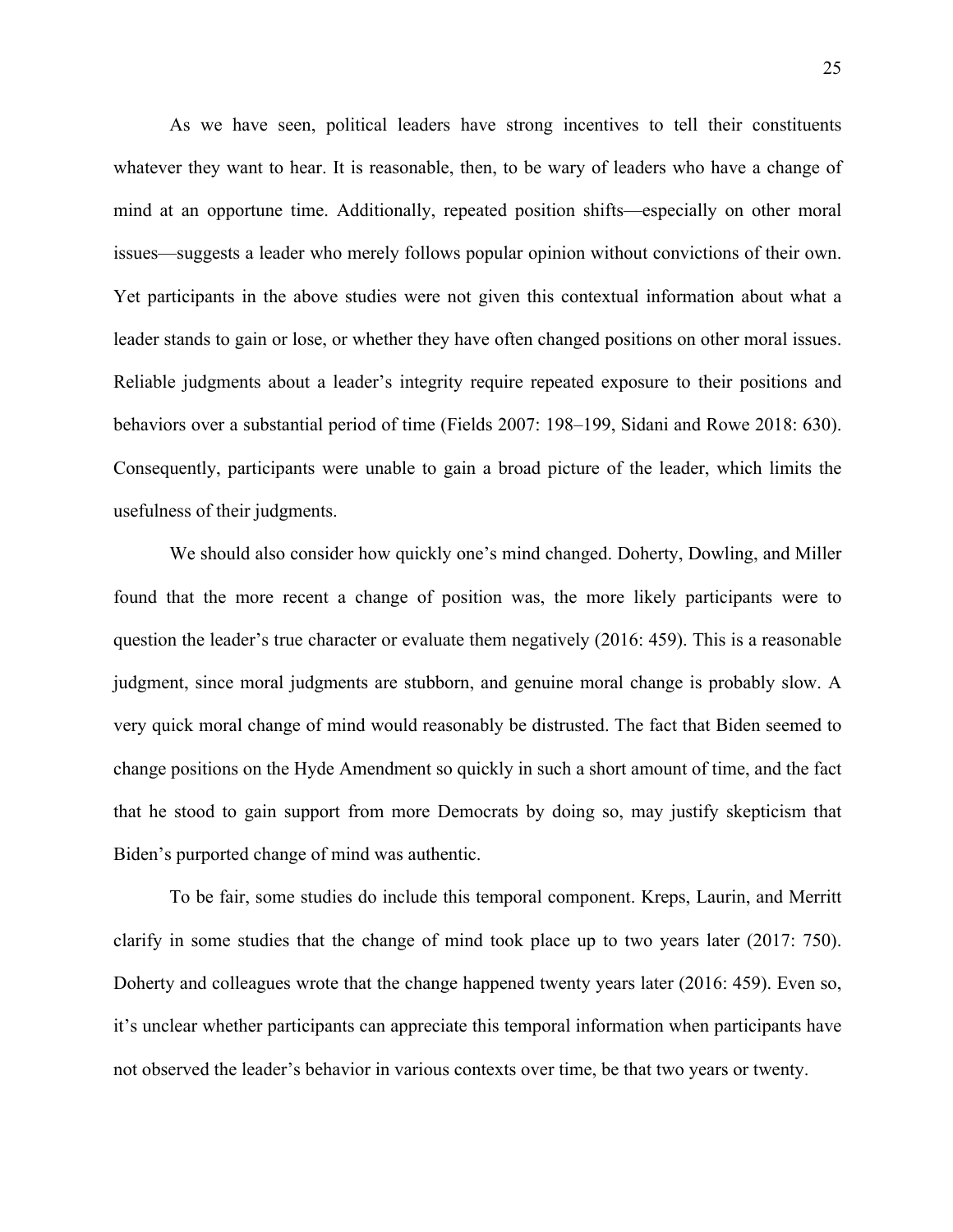## *4.3 A Better Study?*

Is it possible to conduct a study that incorporates context clues while respecting authentic leadership as embodied? If possible, it will be remarkably difficult. Barker points out that "[l]eadership, as we experience it, is a continual social process" (2001: 472). Yet leadership studies focus on discrete moments in time to make inferences about leadership in general. The key error here, Barker says, is in "the assumption that an analysis of a collection of these discrete events is equivalent to an analysis of continuous leadership" (472). The studies on change of mind in political leadership are no different. To respect the embodied nature of authentic leadership, participants will need to see and experience a leader's change of mind.

Notably, one recent study on deception detection by Mattes, Popova, and Evans 2021 moves in this direction. Participants were shown live recordings of politicians and asked to determine whether the politicians were lying. Similarly, one could show recordings of supposed political leaders who have allegedly changed their minds so participants can observe facial expressions and body language. Yet if the recorded individual is merely an actor, the relational aspect of embodied leadership remains uncaptured. Mattes and colleagues excluded from their study participants who knew the recorded politician, yet this very relationship may be key to accurately determining whether a change of mind is genuine.

Contextualizing the issue might also be helpful. Unfortunately, explaining that leaders stand to gain from changing their mind would likely prime a participant to cynically see the leader as hypocritical. But clarifying that the leader stands to *lose* something significant by changing moral positions might result in participants believing the change is authentic.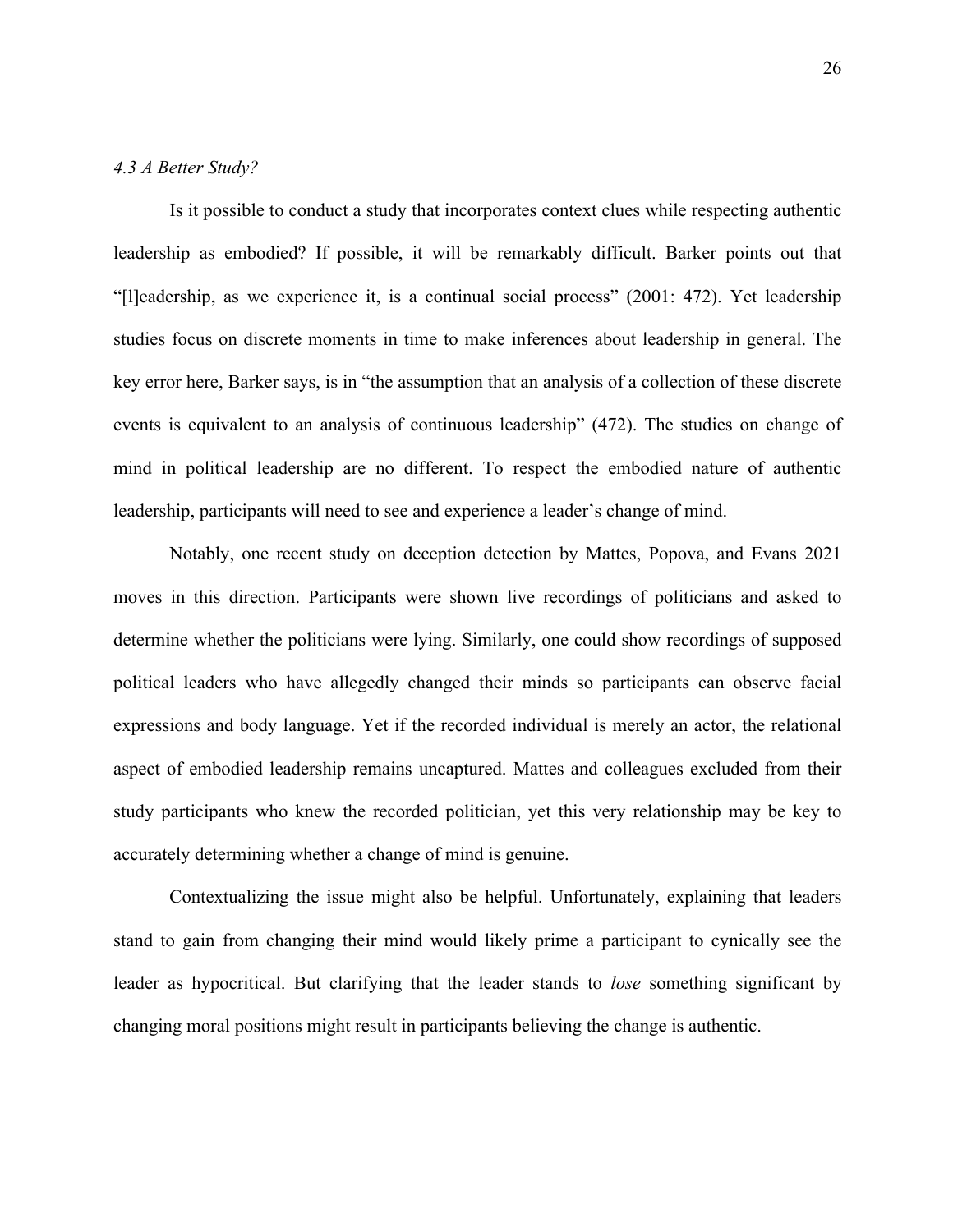Lastly, it could be helpful for participants to simply define or explain how they understand hypocrisy and why they judged the leader to be hypocritical. If an individual merely points to the inconsistency, there is reason to discount their judgment. Until we have a study that respects the embodied, contextual nature of authentic leadership, we should not assume that leaders will be judged as hypocrites for a moral change of mind as often as some have claimed.

#### **5. Lessons for Leaders: Conveying Genuine Mind Changes**

Let's take stock. Although moral beliefs are resistant to change, there can be good reason to change one's moral mind. And because hypocrisy depends partly on one's actual beliefs and is more than mere inconsistency, genuine change of mind is not hypocritical. Nevertheless, there is a *prima facie* concern that, in light of political pressures and cynicism, leaders who genuinely change their moral mind will still be seen as clear-eyed hypocrites. While some have claimed to offer empirical evidence for that claim, I have argued that the studies lack the necessary contextual clues and fail to appreciate the nature of embodied authentic leadership. Yet there remains the common-sense thought that, given the distrust and cynicism in politics, the public will not look upon moral mind-changers kindly. In this final section, I suggest that leaders can harness the lessons of embodied authentic leadership to better communicate genuine changes of mind to their followers.

The first lesson for leaders is to *appreciate the role that body language has in revealing one's genuine beliefs and act accordingly*. One practical upshot is that a leader should not merely announce a change of mind through a written press statement or an unceremonious social media post. Constituents want to observe a leader's behavior and body language, and the leader should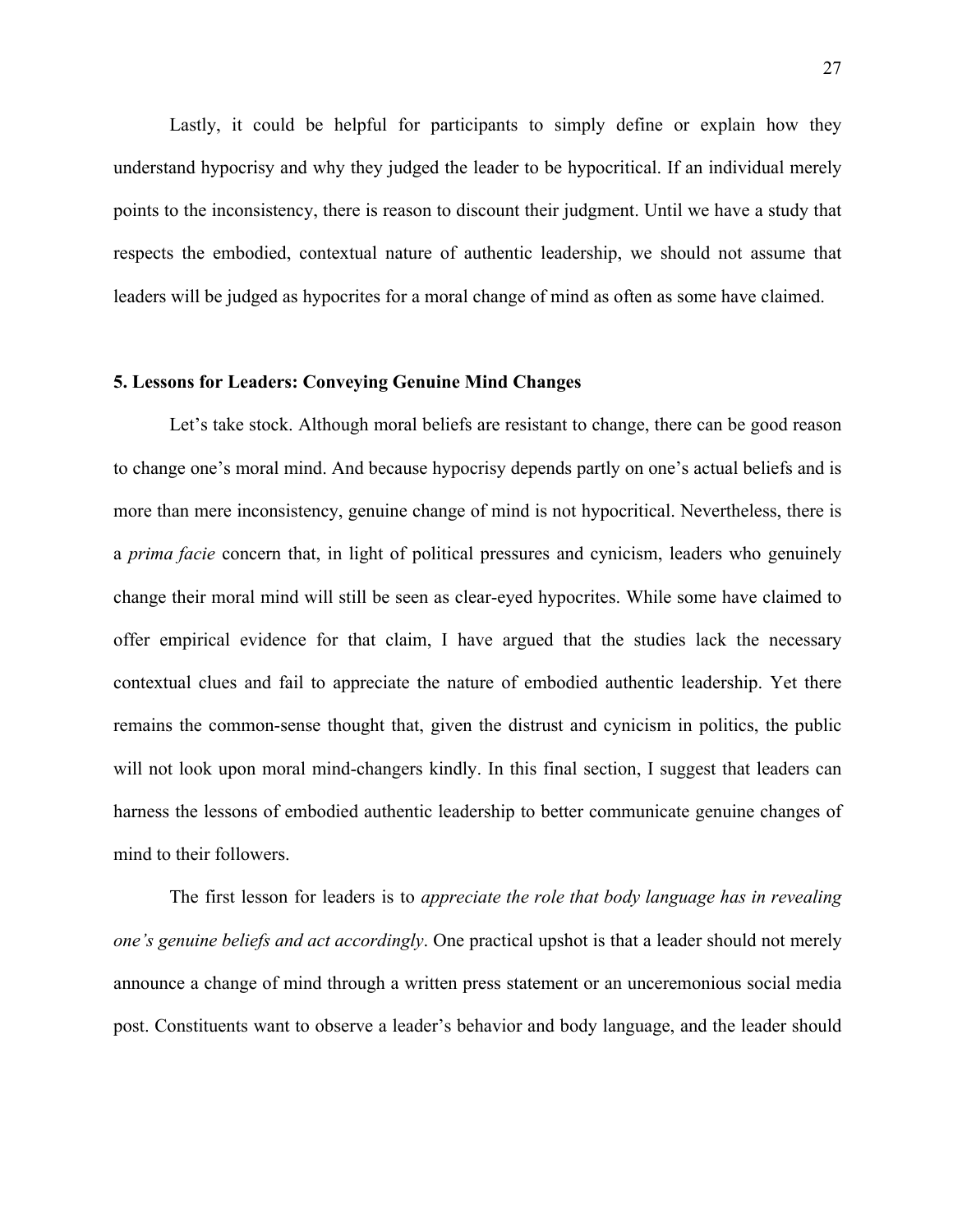both provide the opportunity for that observation and have the self-awareness and control to express their attitudes and emotions somatically as well as verbally.

Some may protest that this appeal to body language is problematic. Some individuals faultlessly lack the self-awareness and somatic control that Ladkin and Taylor describe. Others are masters of such control, and may be able to fake their body language to fool the public.<sup>14</sup> In fact, humans are notoriously bad at detecting deception, making this second concern all the more forceful. Studies have been conducted on how accurately individuals can determine when someone lies, even drawing on facial expressions and voices (Rossini 2011, DePaulo et al. 2003, Bond and DePaulo 2006). The results are underwhelming: humans have an accuracy rate of 54% in detecting deception (Bond and DePaulo 2006).

In response, recall that body language is merely one element that leaders should draw on to convey a genuine mind change. Embodied authentic leadership relies on physical expression of self-awareness, but also a relating to followers over time. Those who are deficient in selfawareness and bodily control can rely more heavily on these other components of embodied authentic leadership and the lessons they recommend. Those who are particularly adept at deceitful body language will likely find that it is insufficient to consistently con followers.

Before turning to these other lessons, however, it is worth emphasizing that deception detection studies are often focused exclusively on physical features and behaviors in a discrete moment. Consequently, even those conducting the studies have reservations:

We ourselves have reservations about the literature on deception judgments…. To illuminate lie detection from language and behavior, psychologists have excluded from their research other potential cues to deception. They have restricted the time span over which issues of deception can be pondered, blinded judges to the motivational contingencies surrounding

 $14$  Thanks to an anonymous referee for raising these concerns.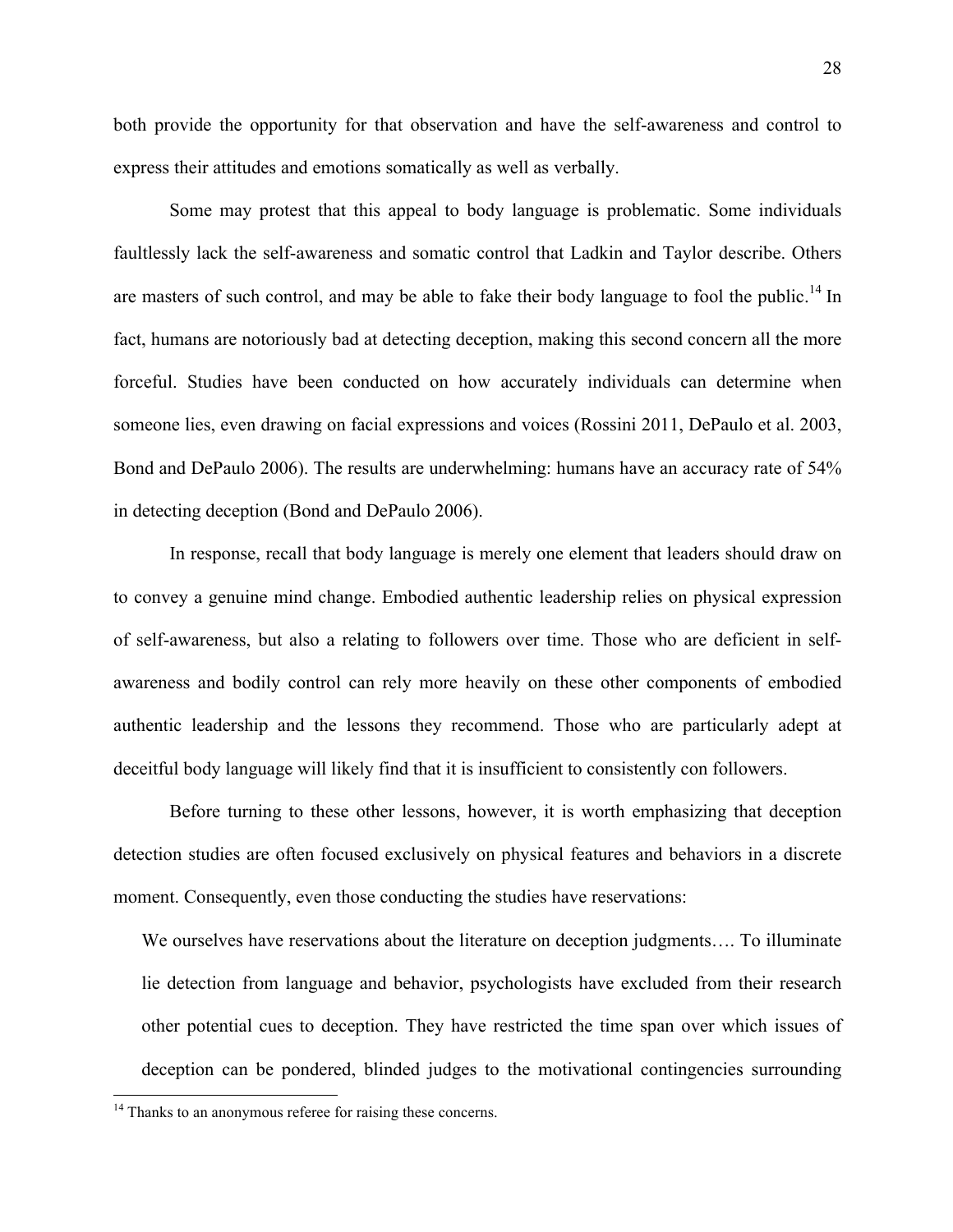deceit, and neutralized naturally occurring correlates of the propensity to lie…. Outside the laboratory, additional information is important. (Bond and DePaulo 2006: 232–233)

The fact that body language alone is not a foolproof indicator of authenticity need not concern us too much; embodied authentic leadership also involves relating to followers over time.

This brings us to the second lesson for leaders: *build a relationship with followers*. As with any relationship, this must be done slowly, over time. It requires being vulnerable, since this vulnerability can help followers identify with leaders (Ladkin and Taylor 2010: 71). Leaders cannot expect to be trusted or understood if they rarely appear in their followers' lives. As we build a relationship with someone, we appreciate their motivations on a deeper level.

One might reasonably question whether building a relationship is something political leaders can realistically do. Perhaps local political leaders can do this in their communities, but national political leaders are simply too distant to build meaningful relationships with constituents. There is merit to this concern. Yet many political leaders do seek to establish relationships with their constituents through regular town hall meetings, a strong social media presence, and frequent video messages. And again, leaders should not rely solely on a relationship, but should make use of the other lessons here as well. If building a relationship is a challenge for a political leader, they should lean more heavily on the first and third lessons.

That third lesson for leaders is to *fully explain why they changed their mind*, and to *emphasize the complexity of the issue* in their explanation. Although the fictional leaders in the Kreps, Laurin, and Merritt study provided explanations for their mind change, they probably did not offer enough. Mattes, Popova, and Evans 2021 found that participants rely on the amount of detail in an explanation to judge veracity; those who are honest typically give more details. Leaders who offer a few pithy lines of explanation may be dismissed as inauthentic.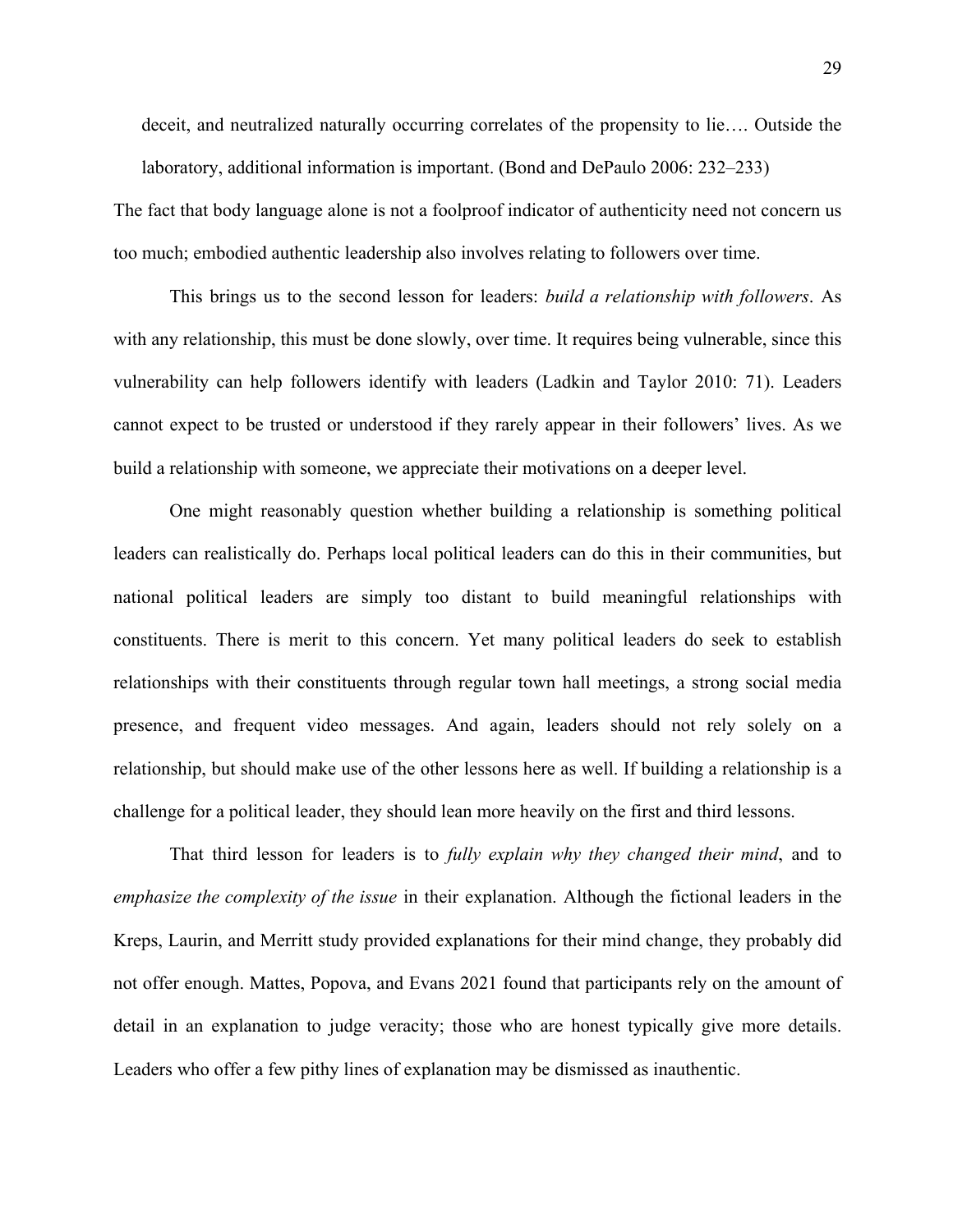Yet it is probably also important for leaders to communicate that the issue on which they have changed their mind is complex—especially if the issue is a moral one. Doherty, Dowling, and Miller 2016 found that participants were particularly critical of changes on issues that they saw as easy to understand and evaluate (470). When participants were confident that they had the knowledge and expertise to evaluate some policy area, they assessed position changes more negatively (469). Notably, people were "by far most confident in their ability to assess abortion policy" (466). Of course, abortion is far more complex than the general public might realize, and they should not be so confident in their abilities. A leader who can adequately convey to constituents just how complex a moral issue is may be seen as more competent than hypocritical. Notably, Sorek, Haglin, and Geva 2018 found that leaders who are seen as competent do not suffer as much disapproval when they are inconsistent. Of course, such explanations should not fall entirely on political leaders. Educators, ethicists, and the media must do their part as well. But political leaders can, at least over time, help their constituents appreciate the complexity of moral issues, which may in turn help leaders seem genuine rather than hypocritical should they explain a change of mind on such a complex topic.

None of this is to say that it will be simple for leaders to convince their followers that a change of mind is genuine, even putting these lessons into practice. Nevertheless, such lessons may well limit or eliminate the potential backlash of moral changes of mind. While the matter certainly merits further study, political leaders need not yet anguish about the impact of changing their moral minds on their ability to lead. If a leader can communicate their beliefs well through somatic cues and a strong relationship with followers, along with an emphasis on the complexity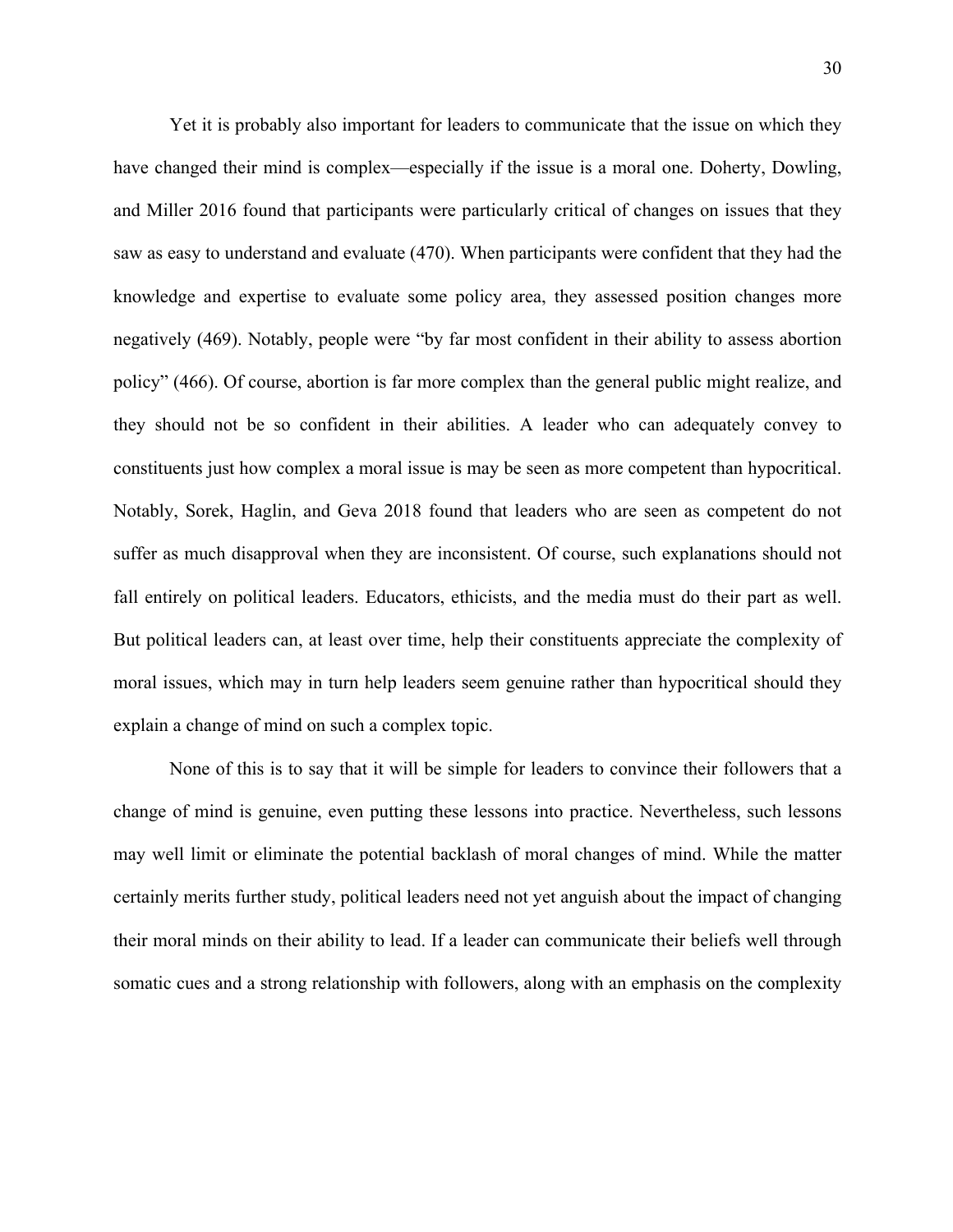of moral issues, their followers may grant them the freedom to grow and progress morally something we should all want from our leaders.<sup>15</sup>

### **References**

- Allgeier, A.R., Donn Byrne, Barbara Brooks, and Diane Revens. 1979. "The Waffle Phenomenon: Negative Evaluations of Those Who Shift Attitudinally," *Journal of Applied Social Psychology* 9(2): 170–182.
- Arendt, Hannah. 1972. "Lying in Politics," in *Crises of the Republic*, ed. Hannah Arendt. New York: Hardcourt, Brace and Company.
- Barden, Jamie, Derek D. Rucker, and Richard E. Petty. 2005. "'Saying One Thing and Doing Another': Examining the Impact of Event Order on Hypocrisy Judgments of Others," *Personality and Social Psychology Bulletin* 31(11): 1463–1474.

Barker, Richard A. 2001. "The Nature of Leadership," *Human Relations* 54(4): 469–494.

- Bell, Macalester. 2013. "The Standing to Blame: A Critique," in *Blame: Its Nature and Norms*, ed. D. Justin Coates and Neal A. Tognazzini. Oxford: Oxford University Press.
- Bertsou, Eri. 2019. "Political Distrust and its Discontents: Exploring the Meaning, Expression and Significance of Political Distrust," *Societies* 9(4): 1–18.
- Bhatti, Yosef, Kasper M. Hansen, and Asmus Leth Olsen. 2013. "Political Hypocrisy: The Effect of Political Scandals on Candidate Evaluations," *Acta Politica* 48(4): 408–428.

Bird, Frederick B., and James A. Waters. 1989. "The Moral Muteness of Managers," *California* 

<sup>&</sup>lt;sup>15</sup> This paper has undergone several transformations. I am grateful to Jody Holland, Daniel Miller, and Casey Woolwine for helpful comments on previous drafts, and to Miles Armaly and Jonathan Klingler for their expertise. Thanks also to students in my Fall 2020 Philosophy of Leadership course—especially Juan Ramon Riojas, Conner Christian, Lily Copley, Sabine Horne, Nick Lafontaine, Kloe Lloyd, Atticus Nelson, and Miller Shamblin, who provided useful written feedback on a previous version of the paper that helped shape it into its current form. Finally, I am especially grateful to two anonymous referees for *Social Theory and Practice* for critical feedback that significantly improved the quality and clarity of the paper.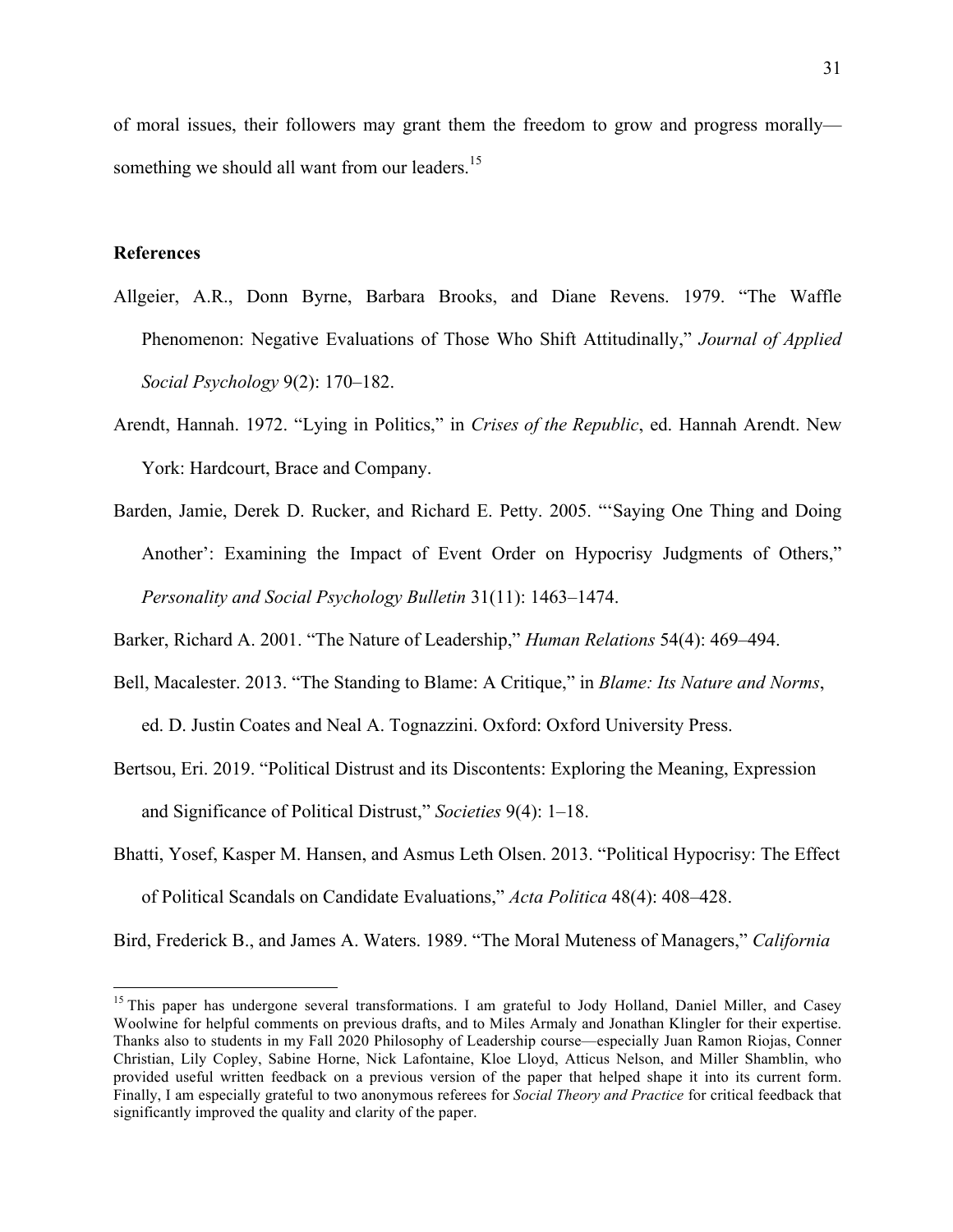*Management Review* 32(1): 73–88.

- Bloomfield, Paul. 2018. "The Character of the Hypocrite," *Journal of Philosophical Research*  43: 69–82.
- Boggild, Troels, Lene Aaroe, and Michael Bang Petersen. 2021. "Citizens as Complicits: Distrust in Politicians and Biased Social Dissemination of Political Information," *American Political Science Review* 115(1): 269–285.
- Bond, Charles F. and Bella M. DePaulo. 2006. "Accuracy of Deception Judgments," *Personality and Social Psychology Review* 10(3): 214–234.
- Bradner Eric, Jeff Zeleny, and Caroline Kenny. 2019, June 11. "Biden Says Politics Didn't Motivate His Reversal on Federal Funds Paying for Abortions," *CNN*. Accessed July 15, 2019. https://www.cnn.com/2019/06/11/politics/joe-biden-hyde-amendment-reversaliowa/index.html.
- Bucciol, Alessandro, and Luca Zarri. 2013. "Lying in Politics: Evidence from the US," *University of Verona Department of Economics Working Paper Series*. Retrieved from http://leonardo3.dse.univr.it/home/workingpapers/wp2013n22.pdf.
- Carlson, James, and Kathleen Dolan. 1985. "The Waffle Phenomenon and Candidates' Image," *Psychological Reports* 57: 795–798.
- Cha, Sandra E., and Amy C. Edmondson. 2006. "When Values Backfire: Leadership, Attribution, and Disenchantment in a Values-Driven Organization," *The Leadership Quarterly* 17(1): 57–78.
- DePaulo, Bella M., James J. Lindsay, Brian E. Malone, Laura Muhlenbruck, Kelly Charlton, and Harris Cooper. 2003. "Cues to Deception," *Psychological Bulletin* 129(1): 74–118.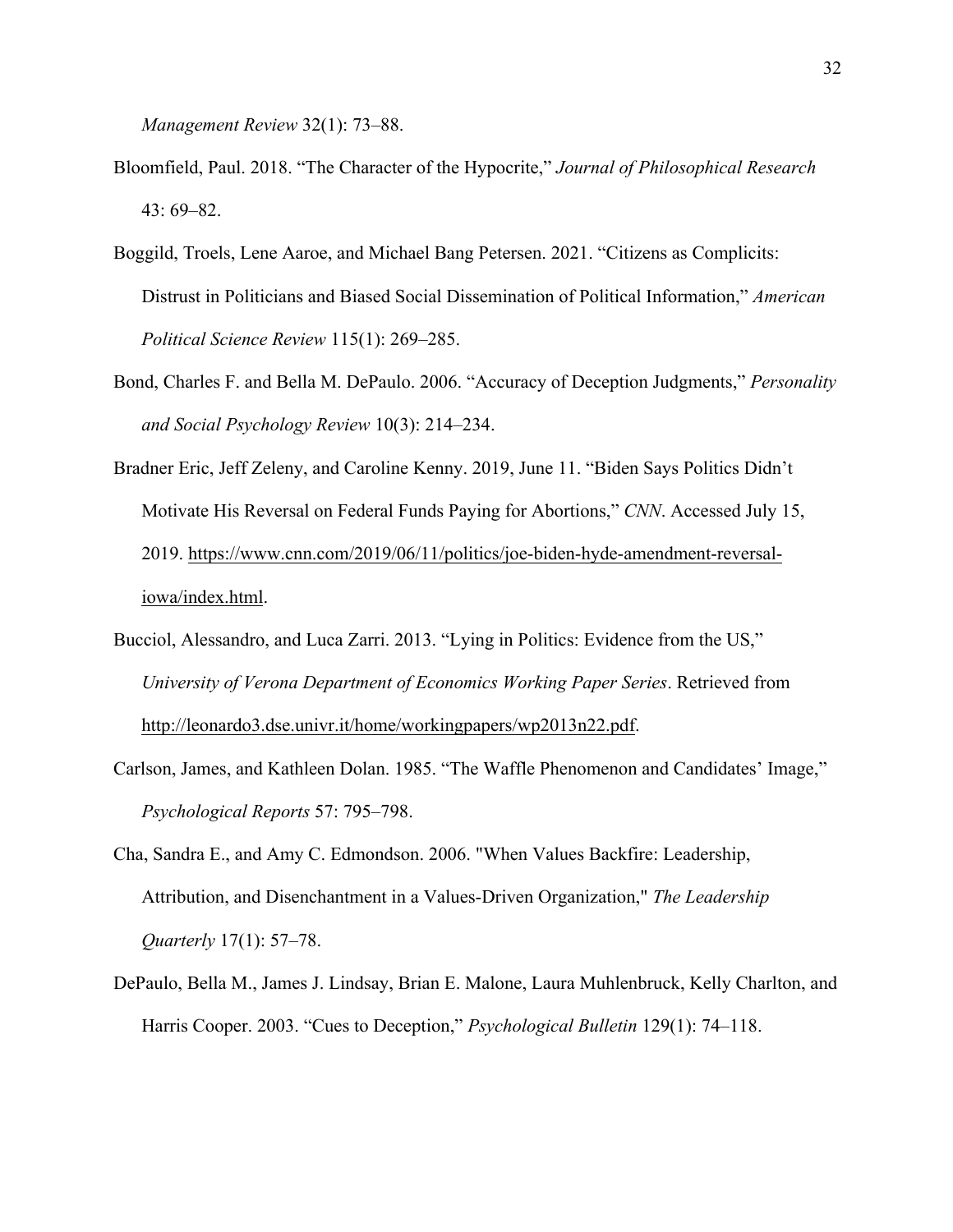- Derysh, Igor. 2021, January 20. "Cruz and Hawley Became DC Pariahs—But Their 'Cynical Ploy' for 2024 May Have Worked Anyway," *Salon*. Accessed April 4, 2021. https://www.salon.com/2021/01/20/cruz-and-hawley-became-dc-pariahs--but-their-cynicalploy-for-2024-may-have-worked-anyway/.
- Dobnik, Verena. 2009, January 25. "Senator-to-be Starts 'Listening Tour' in Harlem," *SFGate*. Accessed May 27, 2019. https://www.sfgate.com/news/article/Senator-to-be-starts-listeningtour-in-Harlem-3174699.php.
- Doherty, David, Conor M. Dowling, and Michael G. Miller. 2016. "When is Changing Policy Positions Costly for Politicians? Experimental Evidence," *Political Behavior* 38: 455–484.
- Dougherty, Michael Brendan. 2009, April 6. "Rebranding Gillibrand," *The American Conservative*. Accessed May 27, 2019.

https://www.theamericanconservative.com/articles/rebranding-gillibrand/.

- Effron, Daniel A., and Dale T. Miller. 2015. "Do as I Say, Not as I've Done: Suffering for a Misdeed Reduces the Hypocrisy of Advising Others Against It," *Organizational Behavior and Human Decision Processes* 131: 16–32.
- Ekman, Paul. 2003. Emotions Revealed: Recognizing Faces and Feelings to Improve Communication and Emotional Life*.* New York: Times Books.
- Fields, Dail L. 2007. "Determinants of Follower Perceptions of a Leader's Authenticity and Integrity," *European Management Journal* 25(3): 195–206.
- Frankfurt, Harry. 2005. On Bullshit. Princeton: Princeton University Press.
- Freeman, R. Edward, and Ellen R. Auster. 2011. "Values, Authenticity, and Responsible Leadership," *Journal of Business Ethics* 98: 15–23.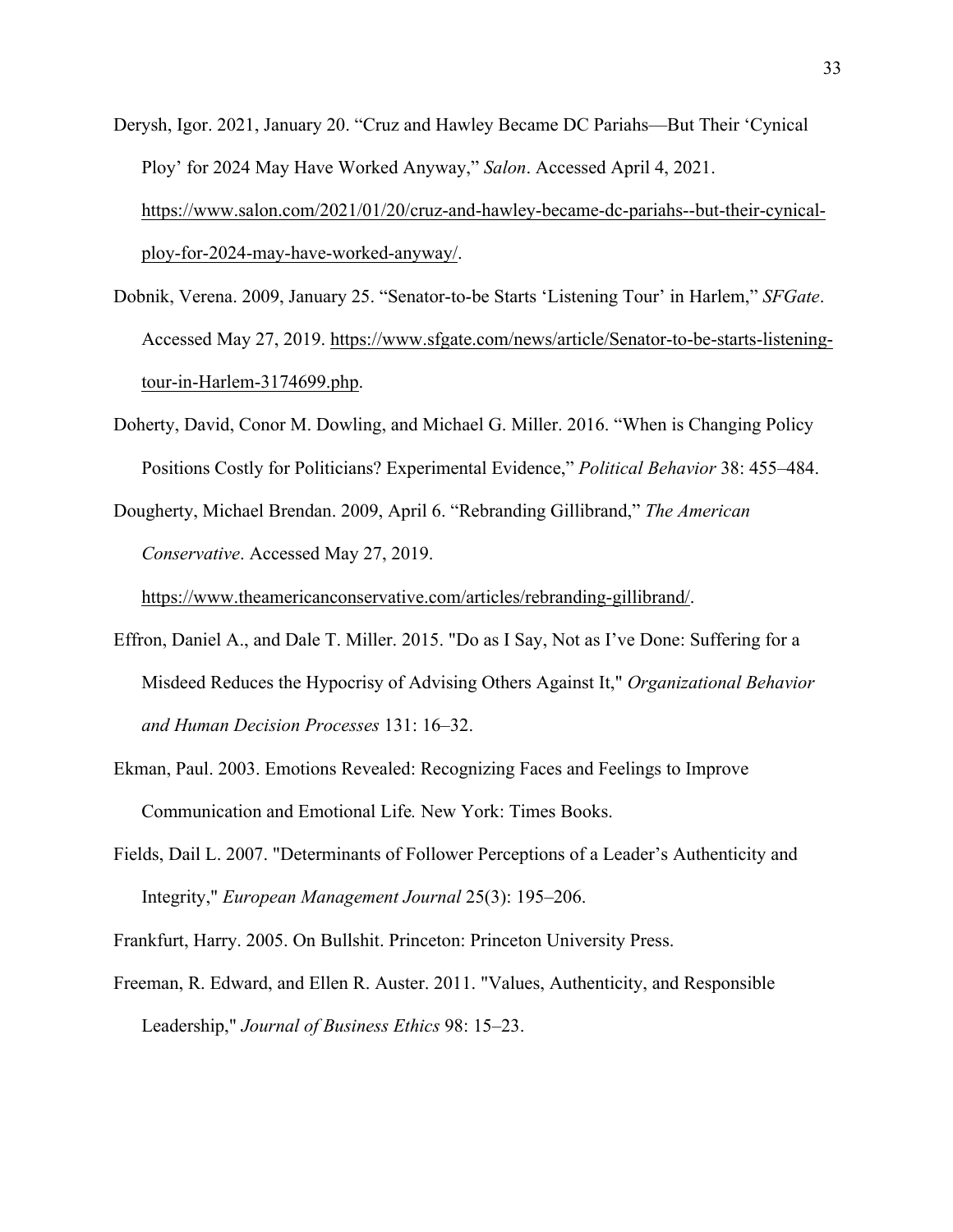- Fritz, Kyle G., and Daniel J. Miller. 2018. "Hypocrisy and the Standing to Blame," *Pacific Philosophical Quarterly* 99(1): 118–139.
- Furia, Peter A. 2009. "Democratic Citizenship and the Hypocrisy of Leaders," *Polity* 41(1): 113– 133.
- Gardner, William L., Claudia C. Cogliser, Kelly M. Davis, and Matthew P. Dickens. 2011. "Authentic Leadership: A Review of the Literature and Research Agenda," *The Leadership Quarterly* 22(6): 1120–1145.
- George, Bill, and Peter Sims. 2007. True North: Discover Your Authentic Leadership. San Francisco: Jossey-Bass.
- Grose, Christian R., Neil Malhotra, and Robert Parks Van Houweling. 2015. "Explaining Explanations: How Legislators Explain Their Policy Positions and How Citizens React," *American Journal of Political Science* 59(3): 724–743.
- Haidt, Jonathan. 2001. "The Emotional Dog and its Rational Tail: A Social Intuitionist Approach to Moral Judgement," *Psychological Review* 108: 814–834.
- Hartley, Jean. 2010. "Political Leadership," in *The New Public Leadership Challenge*, ed. Stephen Brookes and Keith Grint. New York: Palgrave MacMillan.
- Hummell, Patrick. 2010. "Flip-Flopping from Primaries to General Elections," *Journal of Public Economics* 94: 1020–1027.
- Isserow, Jessica, and Colin Klein. 2017. "Hypocrisy and Moral Authority," *Journal of Ethics and Social Philosophy* 12(2): 191–222.
- Johnson, Jenna. 2019, January 15. "Sen. Kirsten Gillibrand Tells Stephen Colbert She Will Run for President," *The Washington Post*. Accessed March 1, 2019.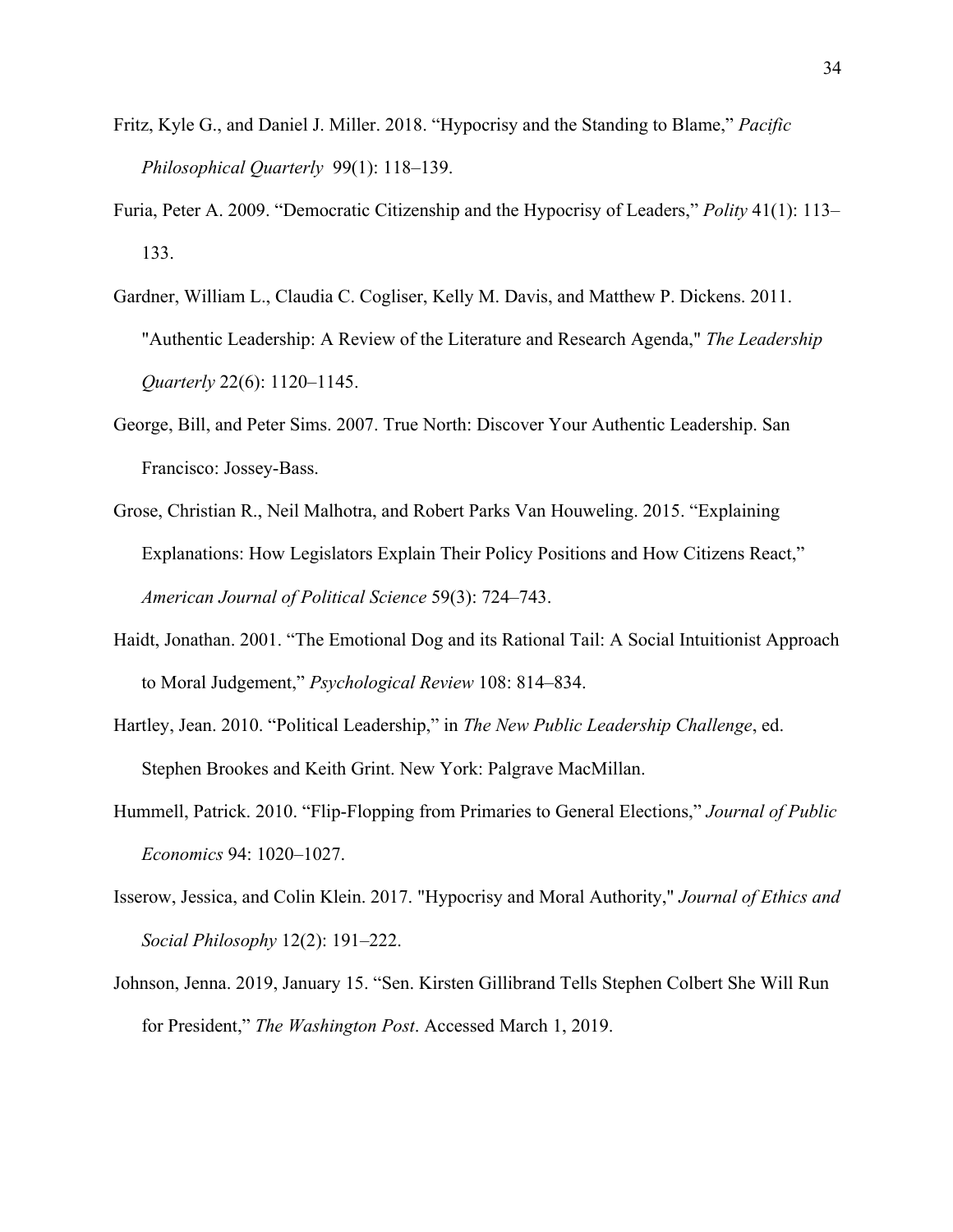https://www.washingtonpost.com/politics/sen-kirsten-gillibrand-tells-stephen-colbert-shewill-run-for-president/2019/01/15/5de9103e-0eb2-11e9-8938-5898adc28fa2\_story.html.

- Jordan, Jillian J., Roseanna Sommers, Paul Bloom, and David G. Randt. 2017. "Why Do We Hate Hypocrites? Evidence for a Theory of False Signaling," *Psychological Science* 28(3): 356–368.
- Kark, Ronit, Boas Shamir, and Gilad Chen. 2003. "The Two Faces of Transformational Leadership: Empowerment and Dependency," *Journal of Applied Psychology* 88: 246–255.
- Kellner, Douglas. 2018. "Donald Trump and the Politics of Lying," in *Post-Truth, Fake News: Viral Modernity and Higher Education*, ed. Michael A. Peters, Sharon Rider, Mats Hyvonen, and Tina Besley. Singapore: Springer.
- Kreps, Tamar A., and Benoît Monin. 2011. "'Doing Well by Doing Good?' Ambivalent Moral Framing in Organizations," *Research in Organizational Behavior* 31: 99–123.
- Kreps, Tamar A., and Benoît Monin. 2014. "Core Values Versus Common Sense: Consequentialist Views Appear Less Rooted in Morality," *Personality and Social Psychology Bulletin* 40(11): 1529–1542.
- Kreps, Tamar A., Kristin Laurin, and Anna C. Merritt. 2017. "Hypocritical Flip-Flop, or Courageous Evolution? When Leaders Change Their Moral Minds," *Journal of Personality and Social Psychology* 113(5): 730–752.
- Ladkin, Donna, and Steven S. Taylor. 2010. "Enacting the 'True Self': Towards a Theory of Embodied Authentic Leadership," *The Leadership Quarterly* 21(1): 64–74.
- Lammers, Joris. 2012. "Abstraction Increases Hypocrisy," *Journal of Experimental Social Psychology* 48(2): 475–480.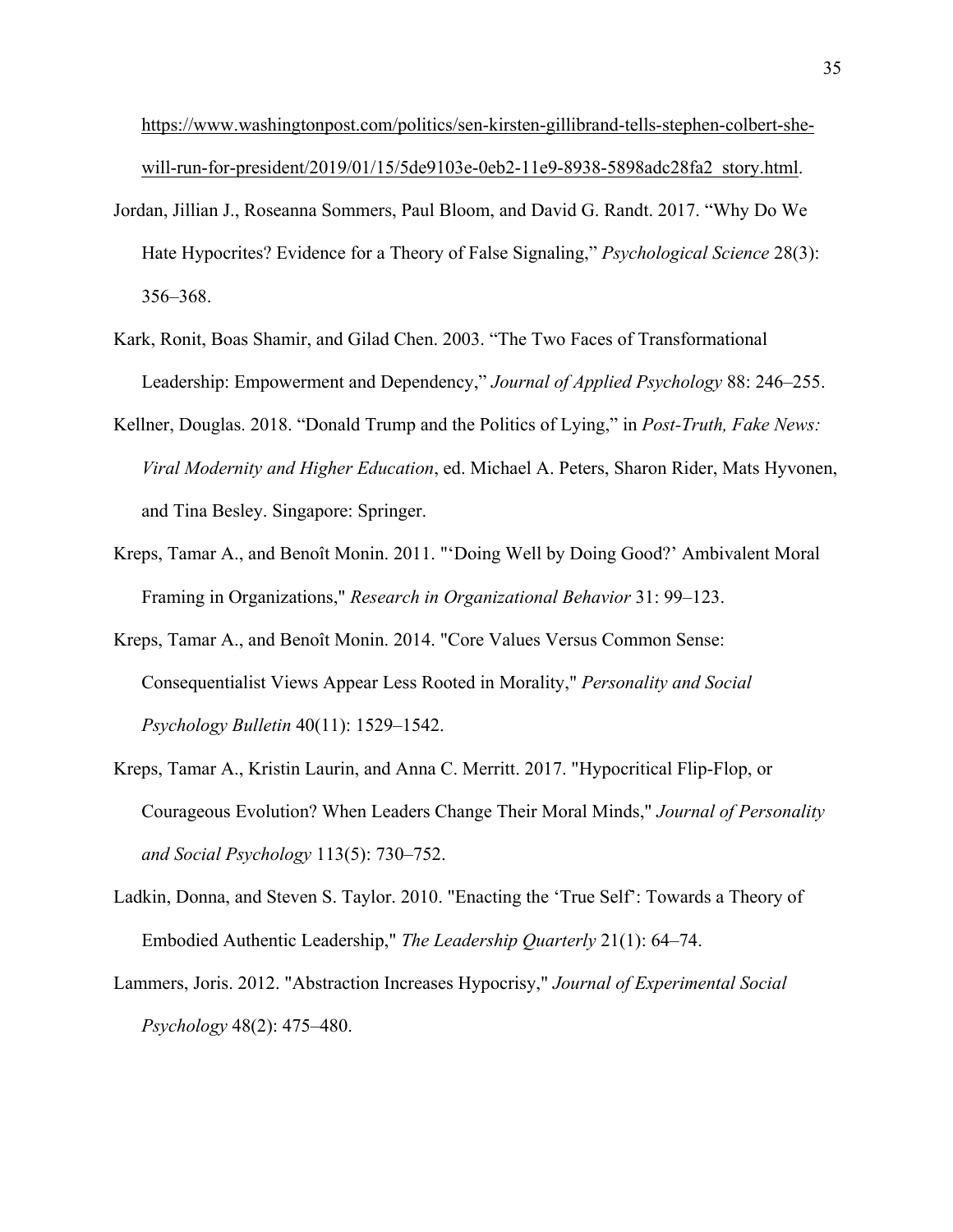- Lammers, Joris, Diederik A. Stapel, and Adam D. Galinsky. 2010. "Power Increases Hypocrisy: Moralizing in Reasoning, Immorality in Behavior," *Psychological Science* 21(5): 737–744.
- Levendusky, Matthew S., and Michael C. Horowitz. 2012. "When Backing Down is the Right Decision: Partisanship, New Information, and Audience Costs," *The Journal of Politics*  74(2): 323–338.
- Luttrell, Andrew, Richard E. Petty, Pablo Briñol, and Benjamin C. Wagner. 2016. "Making it Moral: Merely Labeling an Attitude as Moral Increases its Strength," *Journal of Experimental Social Psychology* 65: 82–93.
- Mattes, Kyle, Valeria Popova, and Jacqueline R. Evans. 2021. "Deception Detection in Politics: Can Voters Tell When Politicians are Lying?" Forthcoming in *Political Behavior.*  https://doi.org/10.1007/s11109-021-09747-1.
- McDermott, Monika L., Douglas Schwartz, and Sebastian Vallejo. 2015. "Talking the Talk but Not Walking the Walk: Public Reactions to Hypocrisy in Political Scandal," *American Politics Research* 43(6): 952–974.
- Monin, Benoît, and Anna Merritt. 2012. "Moral Hypocrisy, Moral Inconsistency, and the Struggle for Moral Integrity," in *Herzliya Series on Personality and Social Psychology. The Social Psychology of Morality: Exploring the Causes of Good and Evil*, ed. Mario Mikulincer and Phillip R. Shaver. Washington, DC: American Psychological Association.
- Nixon, Richard. 1977. "Transcript of David Frost's Interview with Richard Nixon," *Teaching American History*. Accessed April 4, 2021.

https://teachingamericanhistory.org/library/document/transcript-of-david-frosts-interviewwith-richard-nixon/.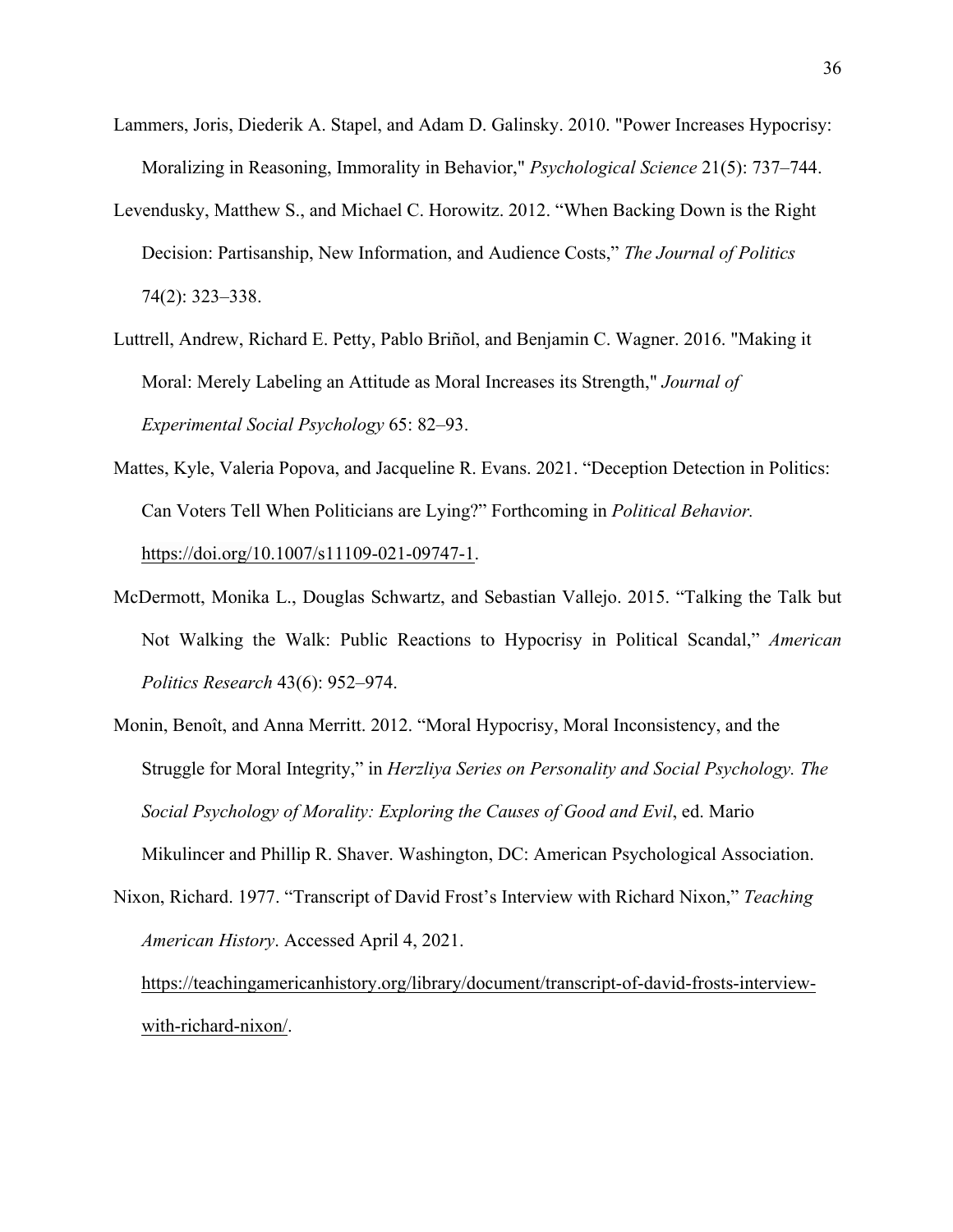- Polman, Evan, and Rachel L. Ruttan. 2012. "Effects of Anger, Guilt, and Envy on Moral Hypocrisy," *Personality and Social Psychology Bulletin* 38(1): 129–139.
- Powell, Caitlin A.J., and Richard H. Smith. 2013. "Schadenfreude Caused by the Exposure of Hypocrisy in Others," *Self and Identity* 12(4): 413–431.
- Price, Terry L. 2006. Understanding Ethical Failures in Leadership. Cambridge: Cambridge University Press.
- Price, Terry L. 2010. "The Paradoxical Role of Moral Reasoning in Ethical Failures in Leadership," in *When Leadership Goes Wrong: Destructive Leadership, Mistakes, and Ethical Failures*, ed. Birgit Schyns and Tiffany Hansbrough. Charlotte, NC: Information Age Publishing.
- Reuters Staff. 2021, February 15. "Fact Check: Courts Have Dismissed Multiple Lawsuits of Alleged Electoral Fraud Presented by Trump Campaign," *Reuters*. Accessed April 4, 2021. https://www.reuters.com/article/uk-factcheck-courts-election/fact-check-courts-havedismissed-multiple-lawsuits-of-alleged-electoral-fraud-presented-by-trump-campaignidUSKBN2AF1G1.
- Robison, Joshua. 2017. "The Role of Elite Accounts in Mitigating the Negative Effects of Repositioning," *Political Behavior* 39:609–628.
- Rossi, Benjamin. 2020. "Hypocrisy is Vicious, Value-Expressing Inconsistency," *The Journal of Ethics* 25(1): 57–80.
- Rossini, Nicla. 2011. "Deception Cues in Political Speeches: Verbal and Non-Verbal Traits of Prevarication," in *Communication and Enactment 2010, LNCS 6800*, ed. A. Esposito. Berlin: Springer.

Runciman, David. 2008. Political Hypocrisy. Princeton: Princeton University Press.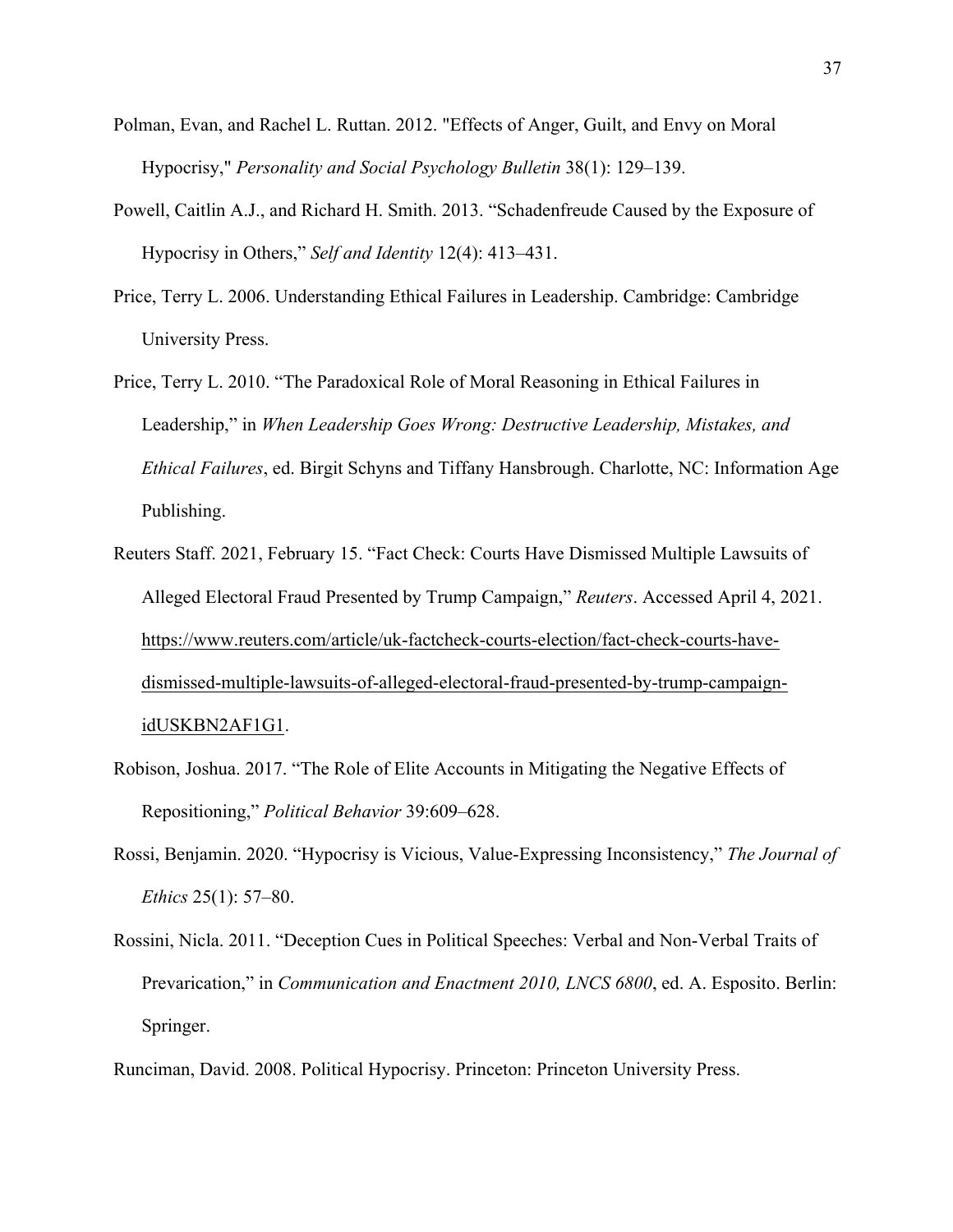- Russo, Melissa. 2010, September 29. "NRA Shoots Down Gillibrand's 'Grade'," *NBC New York*. Accessed May 27, 2019. https://www.nbcnewyork.com/news/local/NRA-Shoots-Down-Kirsten-Gillibrands-Rating--104050029.html.
- Sidani, Yusuf M., and W. Glenn Rowe. 2018. "A Reconceptualization of Authentic Leadership: Leader Legitimation Via Follower-centered Assessment of the Moral Dimension," *The Leadership Quarterly* 29(6): 623–636.
- Skitka, Linda J., Christopher W. Bauman, and Edward G. Sargis. 2005. "Moral Conviction: Another Contributor to Attitude Strength or Something More?" *Journal of Personality and Social Psychology* 88(6): 895–917.
- Skitka, Linda J., Anthony N. Washburn, and Timothy S. Carsel. 2015. "The Psychological Foundations and Consequences of Moral Conviction," *Current Opinion in Psychology* 6: 41– 44.
- Sorek, Ayala Yarkoney, Kathryn Haglin, and Nehemia Geva. 2018. "In Capable Hands: An Experimental Study of the Effects of Competence and Consistency on Leadership Approval," *Political Behavior* 40: 659–679.
- Stone, Jeff, and Nicholas C. Fernandez. 2008. "To Practice What We Preach: The Use of Hypocrisy and Cognitive Dissonance to Motivate Behavior Change," *Social and Personality Psychology Compass* 2(2): 1024–1051.
- Strohminger, Nina, and Shaun Nichols. 2014. "The Essential Moral Self," *Cognition* 131(1): 159–171.
- Szabados, Béla, and Eldon Soifer. 1999. "Hypocrisy, Change of Mind, and Weakness of Will: How to Do Moral Philosophy with Examples," *Metaphilosophy* 30: 60–78.